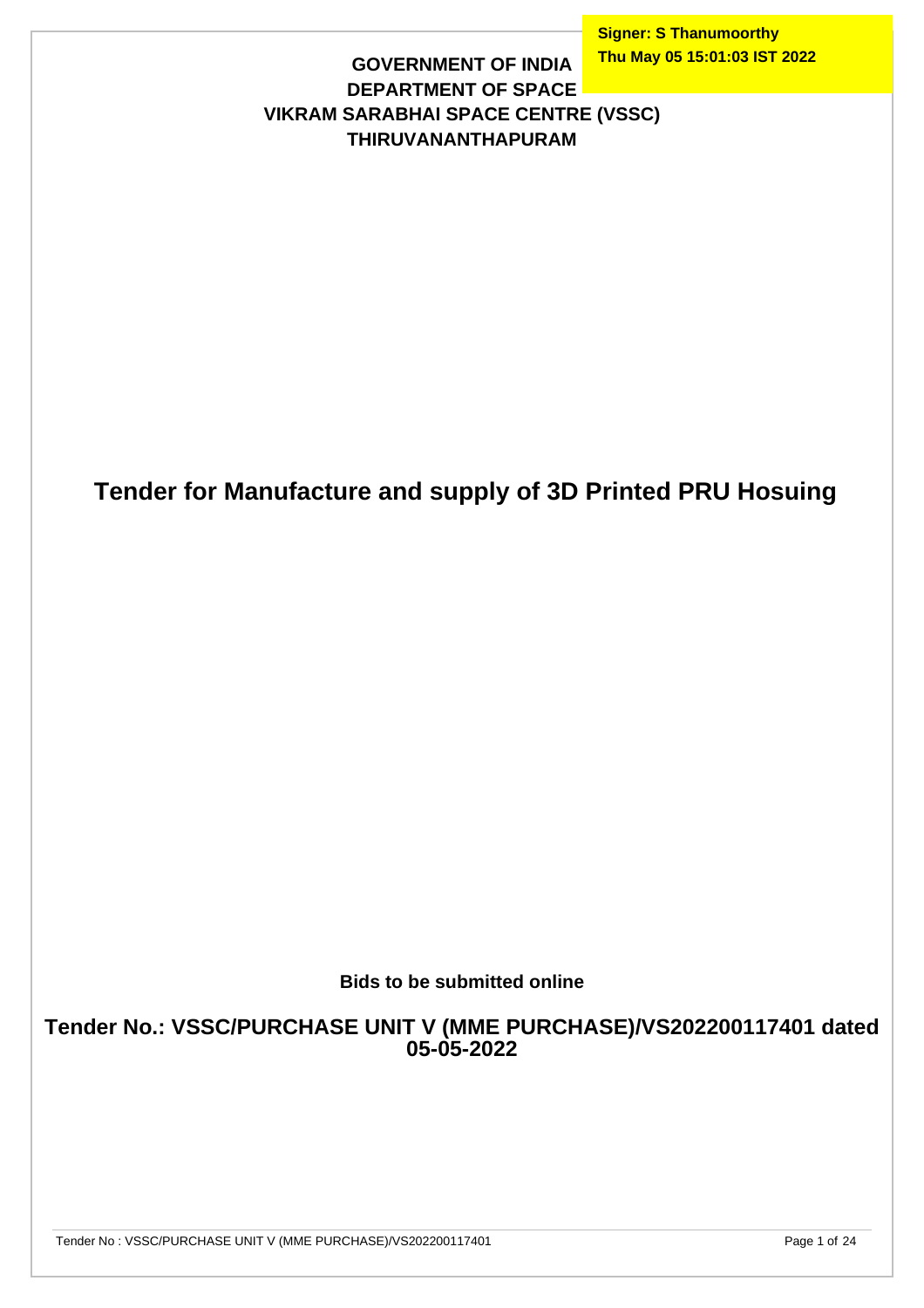| <b>A. Tender Details</b>      |                                                              |
|-------------------------------|--------------------------------------------------------------|
| Tender No:                    | <b>VSSC/PURCHASE UNIT V (MME</b><br>PURCHASE)/VS202200117401 |
| Tender Date:                  | 05-05-2022                                                   |
| <b>Tender Classification:</b> | <b>GOODS</b>                                                 |
| <b>Purchase Entity:</b>       | <b>PURCHASE UNIT V (MME PURCHASE)</b>                        |
| Centre:                       | VIKRAM SARABHAI SPACE CENTRE (VSSC)                          |

### **Tender for Manufacture and supply of 3D Printed PRU Hosuing**

1.This is a Two-Part tender i.e. Techno-Commercial (Part-I) and Price Bid (Part-II). Hence all technical & commercial details shall be furnished in the Techno-Commercial Bid while price shall be indicated only in the Price Bid.

2.This being a two part tender, the tenderers should not attach any documents containing Pricing information along with Technical Bid ( Vendor Specified Terms and Supporting Documents from Vendor). We do not open PART-II (Price Bid), if PART-I (Technical & commercial Offer) does not meet with our technical specification requirements. Cost split up, other price details etc. shall be uploaded as a separate document under Commercial Documents Solicited from the Vendor.

3.Our Tender Enquiry contains technical requirements and specification. The detailed technical specification of your offer should be covered in the technical part. The Technical documents need to be attached online as a single PDF file without any price information. Technical bid containing Price details will be treated as unresponsive offers and rejected.

4.The prices are to be mentioned only in the Price Bid form attached. Any price split up regarding the item, sub-systems or other commercial conditions shall be attached as a separate document in the tender. The vendors have to compulsorily submit the compliance statement online; otherwise their offer will not be considered for further evaluation. Before entering the compliance statement, vendors are advised to refer the detailed specification provided.

5.Compliance Matrix showing response to each point in Technical Specification with required supporting documents shall be uploaded in Technical Bid (Part-1)

6.The Technical Specification / Drawing / Product Catalogues / Works carried by vendor / Make offered etc. as a single PDF file without any financial details has to be uploaded online mode by the vendor.

7.Customs Duty: We are availing Customs Duty at a Concessional Rate vide Notification No.50/2017 (Sl. No.539 A) dated 30/06/2017 as amended by Notification No. 5/2018 dated 25/01/2018

8.Where agents participate in a tender;

a.Either the Indian agent on behalf of the Principal/OEM or Principal/OEM itself can bid but both cannot bid simultaneously for the same item/product in the same tender.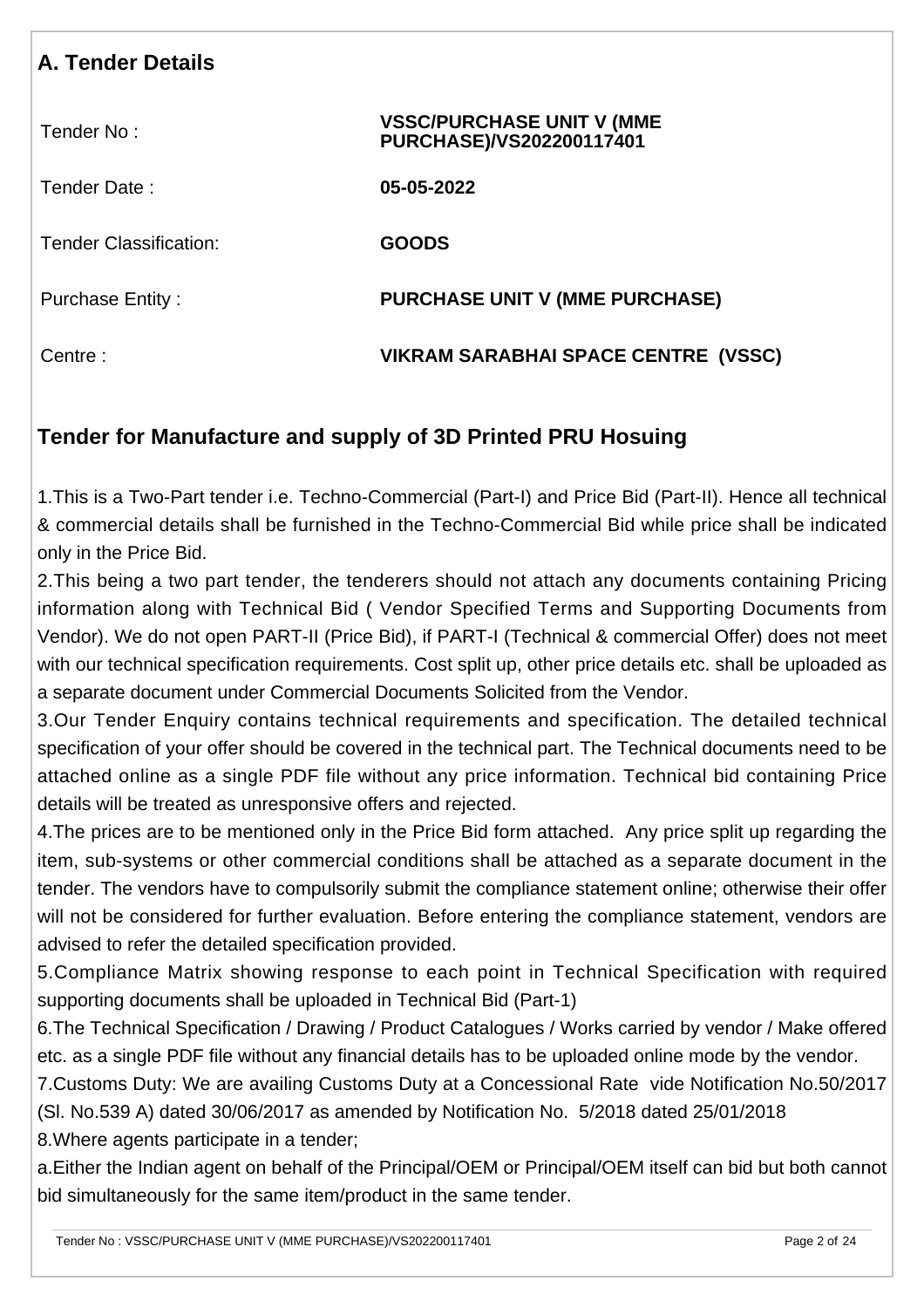c.If an agent submits bid on behalf of the Principal/OEM, the same agent shall not submit a bid on behalf of another Principal/OEM in the same tender for the same item/product.

9.Offer Validity: Minimum 120 days [for Two Part Tender]. Mandatory compliance required. Any offer with lesser validity will be treated as unresponsive and will be excluded from the procurement process. 10.Delivery Period: Delivery of the item should be made as per commercial terms attached in the tender.

11.Delivery Terms (normal): Our standard delivery term is FOR, VSSC Trivandrum. In case any vendors offer delivery term of Ex-Works, Packing & Forwarding charges, if any, should be indicated separately either as a percentage of the quoted rate or as a lump sum amount. FOR Destination (for Indigenous cases) & FOB/ FCA or Ex-works (for Import cases).

12.Payment (normal): Our standard payment term is 100% within 30 days for indigenous order and Sight Draft/LC for foreign orders. All Bank charges shall be on the account of Vendor.For Foreign Vendors,Required Bank details shall be mentioned in the Invoice.

13.Liquidated Damages (mandatory compliance required) - The delivery period mentioned in the order is the essence of the order /Contract. In case of delay in delivery of material as per the delivery schedule mutually agreed and stipulated in the order, Liquidated Damages@0.5% per week (or part thereof on the undelivered portion) subject to a maximum of 10% of the contract value shall be levied. Hence delivery date mentioned in the quotation shall be realistic. Failure to comply shall lead to the rejection of offer.

14.Security Deposit: In the event of placement of order, the successful tenderer/contractor shall submit a Security Deposit equivalent to 3% of the order value, upon receipt of the order, along with the order acknowledgement. The security deposit can be submitted as Bank Guarantee or fixed deposit receipt from any of the Scheduled Banks executed on non-judicial stamp paper of appropriate value, and shall be valid for a period of sixty days beyond the date for completion of the Purchase Order/Contract. This shall be returned after successful execution of the order. Kindly note that submission of SD is a mandatory requirement and this has to be confirmed in the techno-commercial bid. Failure to comply shall lead to the rejection of offer. If any tenderer is eligible for exemption from the payment of SD, necessary copy of the documents should be attached along with the technical bid.

15.LD, SD, clauses are mandatory and offer without acceptance of these clauses will not be considered for evaluation.

16.HIGH SEA SALE CASES: Vendors wish to submit their offer on HIGH SEA SALE (HSS) basis shall mandatorily mention their Import Export Code, Bank Authorisation code and GSTIN in the offer. In the event of award of PO/contract, they have to submit HIGH SEA SALE AGREEMENT and INVOICE pertaining to Indian trader (in INR) and INVOICE from the Foreign supplier (in Foreign currency). Vendors fail to submit the above information / documents will be responsible for the late fee and penalties, if any, levied by the Customs Authorities and any such amount charged on the above reason from the Department will be recovered from the Invoices of the Indian Vendors.

17.Vendors shall provide the name, address, email ID and contact number of Authorised official in order to contact in case of need.

18.PO will be placed on technically and commercially suitable lowest offer basis

19. If any vendor submits forged / false documents along with the tender, offer of such vendors will be summarily rejected and such bidders will be blacklisted for all future tenders.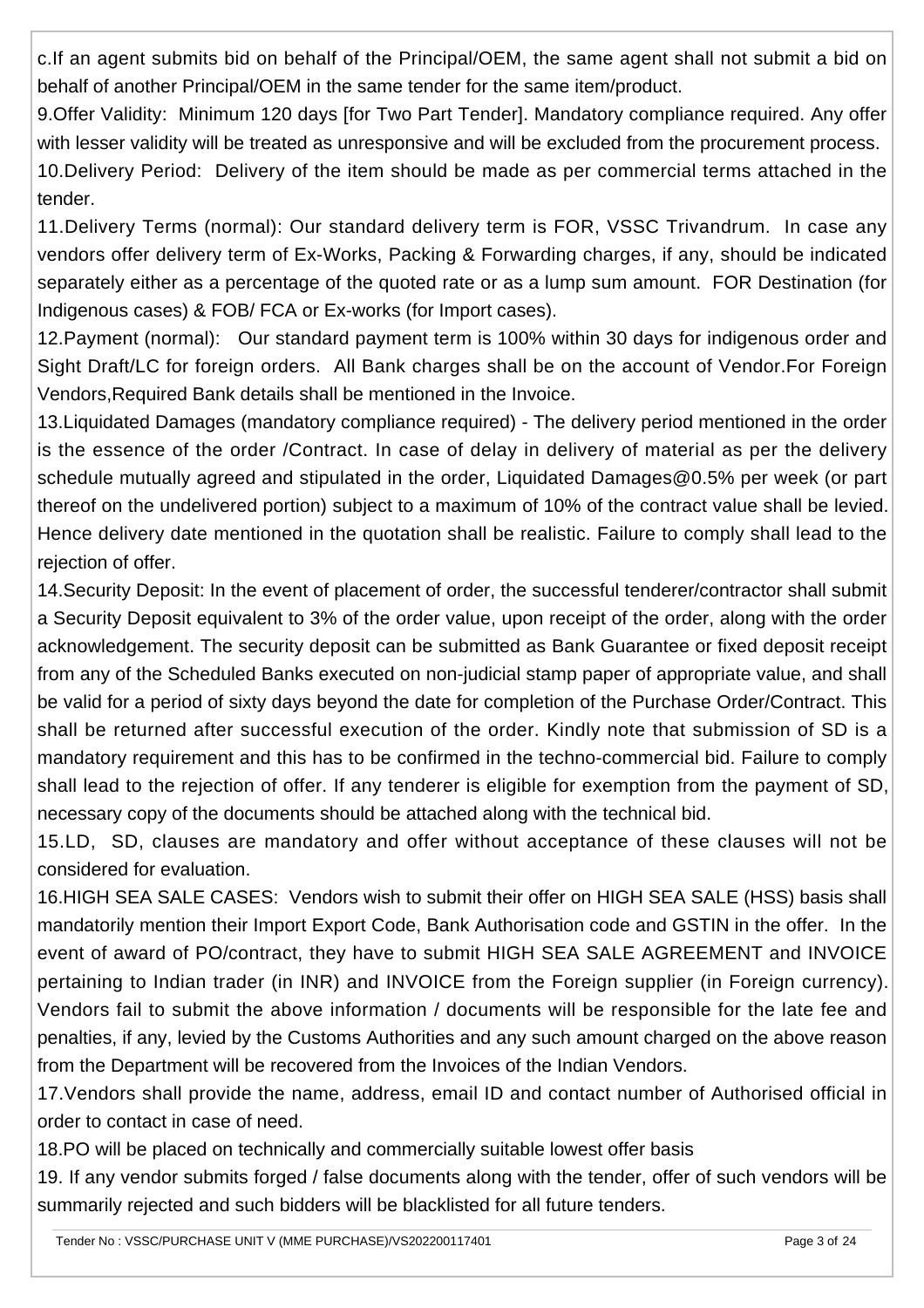20.Tender Opening: Generally, the Technical and Commercial Bid [Part-I] will be opened on the first day of the schedule. No further intimation will be sent in this regard. Interested bidders can attend the Technical bid opening to know the details, at their expense. In the event of any technical snag and if the tenders could not be opened on the first day it will be opened on the second day as per the schedule.

21.VSSC has the right to cancel the tender without assigning any reason thereof.

22.VENDORS ARE REQUESTED TO GO THROUGH THE ATTACHMENTS TO THE E-TENDER BEFORE SUBMITTING THEIR OFFERS.

23.Our Bankers: State Bank of India, Thumba Branch, ISRO PO, Trivandrum 695022.

24.Consignee address: Senior Purchase and Stores Officer, Central Stores, RFF, VSSC, ISRO PO, Trivandrum.

25. If a vendor is not able to submit bid against this tender due to any reason, such vendor is requested to post their REGRET message in the e- procurement portal with clear reasons or email to pso1\_mme\_pur@vssc.gov.in.

26. Prices quoted shall be firm and fixed and no variation in the same shall be allowed.

### **A.1 Tender Schedule**

| Bid Submission Start Date:      | 05-05-2022 16:00 |
|---------------------------------|------------------|
| Bid Clarification Due Date:     | 27-05-2022 12:00 |
| <b>Bid Submission Due Date:</b> | 07-06-2022 14:00 |
| <b>Bid Opening Date:</b>        | 07-06-2022 15:00 |
| Price Bid Opening Date:         | 14-06-2022 16:00 |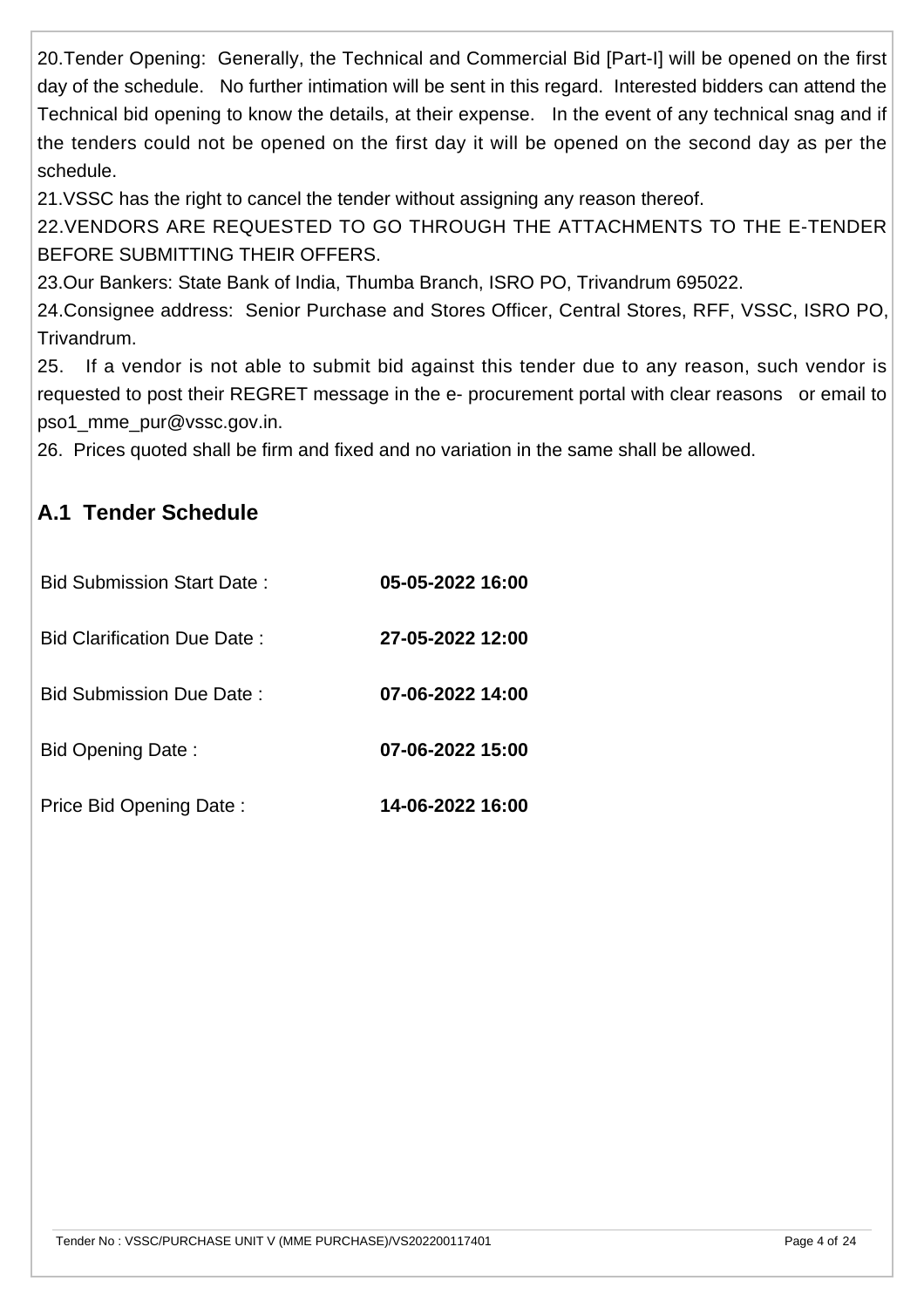### **B. Tender Attachments**

NA

#### **Instructions To Vendors**

### **1. INSTRUCTIONS TO TENDERERS AND TERMS & CONDITIONS OF TENDER where the indent value is < `2.00 lakhs for imported stores items**

#### 1. I. INSTRUCTIONS TO TENDERERS

1.The Tenderers should submit quotations in duplicate in a sealed envelope, super scribing the Tender No. and due date of opening and complete in all respects with technical specifications, including pamphlets and catalogues.<br><br>

2.A Proforma Invoice may also be given which should contain the following information: <br> a)The FOB/FCA value, the C & F value for import by Sea freight / Air freight up to and for air parcel post up to ............................................................. should be separately indicated. <br>

b)Agency Commission: The amount of commission included in the price and payable to the Indian Agent of the Contractor shall be paid directly to the Indian Agent by the Purchaser in equivalent Indian Rupees on the basis of an Invoice from him applying T.T. buying rate of exchange ruling on the date of placement of the Purchase Order and which shall not be subject to any further exchange variations. This payment will be released to the Indian Agent immediately after Customs clearance of the goods in India. <br>

c)The Contractor shall invoice only for the net amount payable to him, after deducting the amount of Agency Commission included in the invoice which will be paid to the Indian Agent directly by the Purchaser. However, the Contractor's invoice should separately reflect the amount of commission payable to his Indian Agent. <br>

d)The earliest delivery period and country of origin of the Stores. <br>

e)Banker's name, address, telephone/fax Nos. & e-Mail ID of the Contractor. <br>

f)The approximate net and gross weight and dimensions of packages /cases. <br>

g)Recommended spares for satisfactory operation for a minimum period of one year. <br>

h) Details of any technical service, if required for erection, assembly, commissioning and demonstration. <br><br>

3.The FOB/FCA and C & F prices quoted should be inclusive of all taxes, levies, duties arising in the tenderer's country. <br><br>

4.The offer should be valid for a minimum period of 120 days from the due date of opening of the tender. <br>>
<br>
<br

5.Samples, if called for, should be sent free of all charges. <br><br>

6.Late and delayed tenders will not be considered. Quotations by cable must be followed by detailed offers. <br><br>

7.Offers made by Indian Agents on behalf of their Principals, should be supported by the proforma invoice of their Principals. <br><br>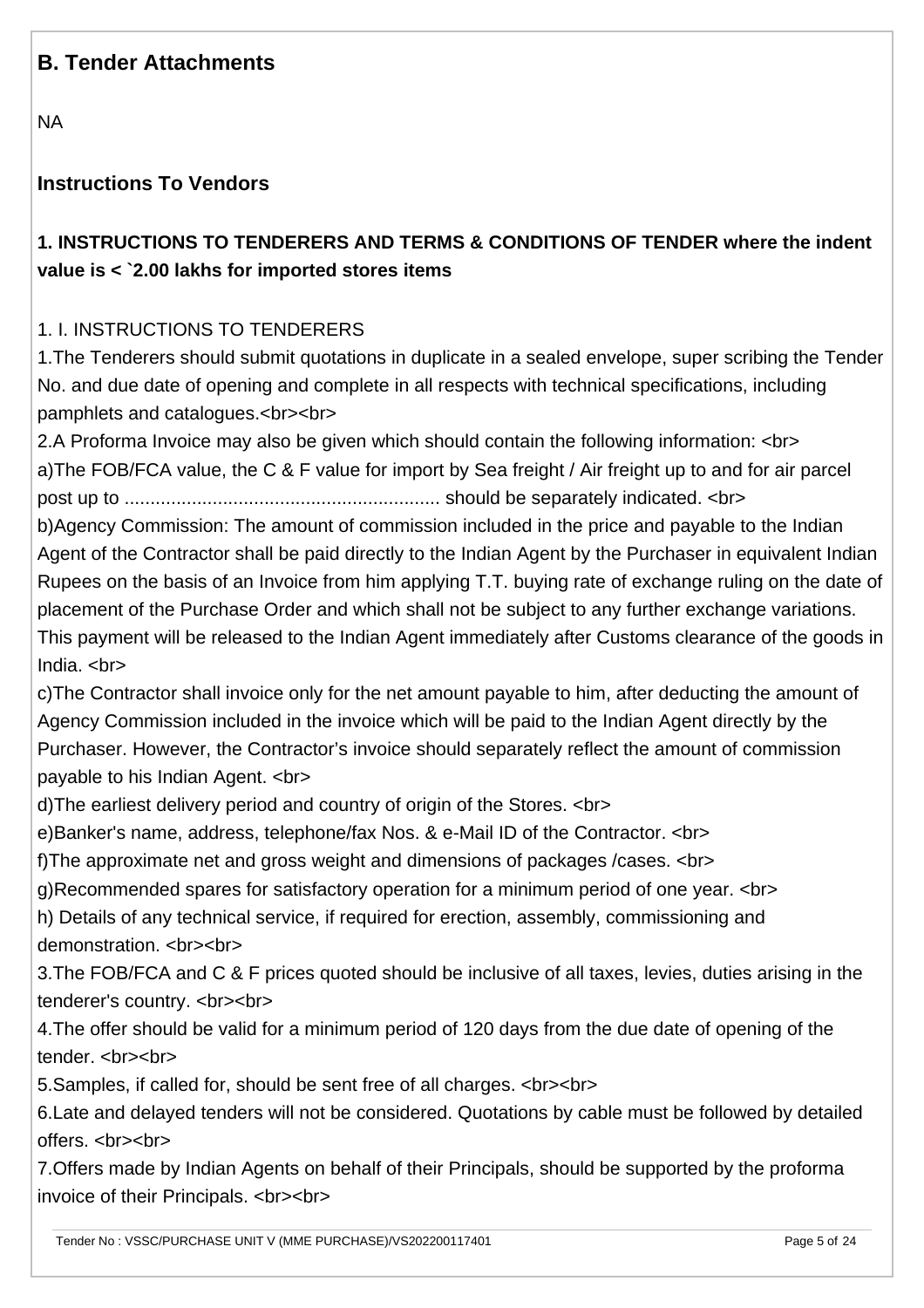8.The details of Import Licence will be furnished in the Purchase Order. <br><br>

9.The authority of person signing the tender, if called for, shall be produced. <br><br>

10.Instructions / Operation Manual containing all assembly details including wiring diagrams should be sent wherever necessary in duplicate. All documents / correspondence should be in English language only. <br>>  $\epsilon$ 

11.The Purchaser reserves the right to accept or reject the lowest or any offer in whole or part without assigning any reason. <br><br>

12.It is expressly agreed that the acceptance of the Stores Contracted for is subject to final approval in writing by the Purchaser. <br><br>

13.a) Part shipment is not allowed unless specifically agreed to by us. <br><br>

b) As far as possible stores should be despatched by Indian Flag Vessels /Air India through any Agency nominated by us. <br><br>

### **2. PROFORMA FOR INSTRUCTIONS TO TENDERERS AND TERMS & CONDITIONS OF TENDER where the indent value is Rs. 2.00 lakhs & above for indigenous stores items**

1. (a) All available technical literature, catalogues and other data in support of the specifications and details of the items should be furnished along with the offer. <br>

(b) Samples, if called for, should be submitted free of all charges by the tenderer and the Purchaser shall not be responsible for any loss or damage thereof due to any reason whatsoever. In the event of nonacceptance of tender, the tenderer will have to remove the samples at his own expense.

(c) Approximate net and gross weight of the items offered shall be indicated in your offer. If

dimensional details are available the same should also be indicated in your offer.

(d) Specifications: Stores offered should strictly confirm to our specifications. Deviations, if any, should be clearly indicated by the tenderer in his quotation. The tenderer should also indicate the Make/Type number of the stores offered and provide catalogues, technical literature and samples, wherever necessary, along with the quotations. Test Certificates, wherever necessary, should be forwarded along with supplies. Wherever options have been called for in our specifications, the tenderer should address all such options. Wherever specifically mentioned by us, the tenderer could suggest changes to specifications with appropriate response for the same.

2. (a) All available technical literature, catalogues and other data in support of the specifications and details of the items should be furnished along with the offer.

(b) Samples, if called for, should be submitted free of all charges by the tenderer and the Purchaser shall not be responsible for any loss or damage thereof due to any reason whatsoever. In the event of nonacceptance of tender, the tenderer will have to remove the samples at his own expense. <br> (c) Approximate net and gross weight of the items offered shall be indicated in your offer. If dimensional details are available the same should also be indicated in your offer. <br>>br>(d) Specifications: Stores offered should strictly confirm to our specifications. Deviations, if any, should be clearly indicated by the tenderer in his quotation. The tenderer should also indicate the Make/Type number of the stores offered and provide catalogues, technical literature and samples, wherever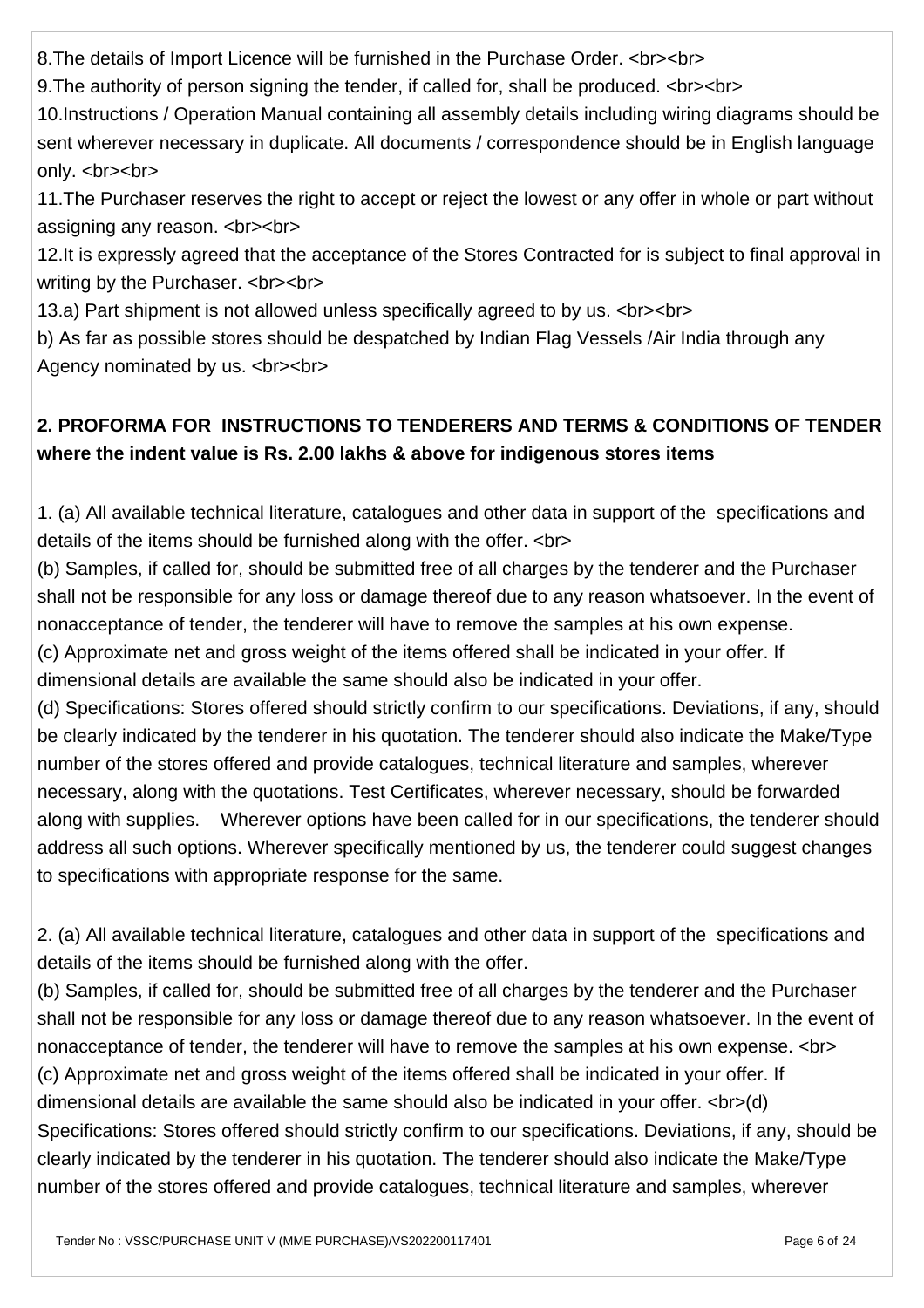necessary, along with the quotations. Test Certificates, wherever necessary, should be forwarded along with supplies. Wherever options have been called for in our specifications, the tenderer should address all such options. Wherever specifically mentioned by us, the tenderer could suggest changes to specifications with appropriate response for the same.

#### 3. ACCEPTANCE OF STORES:

(a) The stores shall be tendered by the Contractor for inspection at such places as may be specified by the purchaser at the Contractor's own risk, expense and cost.

(b) It is expressly agreed that the acceptance of the stores Contracted for, is subject to final approval by the purchaser, whose decision shall be final.

(c) If, in the opinion of the purchaser, all or any of the stores do not meet the performance or quality requirements specified in the Purchase Order, they may be either rejected or accepted at a price to be fixed by the purchaser and his decision as to rejection and the prices to be fixed shall be final and binding on the Contractor.

(d) If the whole or any part of the stores supplied are rejected in accordance with Clause No. (c) above, the purchaser shall be at liberty, with or without notice to the Contractor, to purchase in the open market at the expense of the Contractor stores meeting the necessary performance and quality Contracted for in place of those rejected, provided that either the purchase, or the agreement to purchase, from another supplier is made within six months from the date of rejection of the stores as aforesaid.

4. As a Government of India Department, this office is exempted from payment of Octroi and similar local levies. Tenderers shall ensure that necessary Exemption Certificates are obtained by them from the Purchase Officer concerned to avoid any payment of such levies.

5. a) Your offer should be valid for 90 days from the date of opening of the tender.

b) Prices are required to be quoted according to the units indicated in the annexed tender form. When quotations are given in terms of units other than those specified in the tender form, relationship between the two sets of units must be furnished.

6. DESPATCH: The Contractor is responsible for obtaining a clear receipt from the Transport Authorities specifying the goods despatched. The consignment should be despatched with clear Railway Receipt/Lorry Receipt. If sent in any other mode, it shall be at the risk of the Contractor. Purchaser will take no responsibility for short deliveries or wrong supply of goods when the same are booked on 'said to contain' basis. Purchaser shall pay for only such stores as are actually received by them in accordance with the Contract.

7. d) The term 'Purchase Order' shall mean the communication signed on behalf of the Purchaser by an Officer duly authorised intimating the acceptance on behalf of the Purchaser on the terms and conditions mentioned or referred to in the said communication accepting the tender or offer of the Contractor for supply of stores or plant, machinery or equipment or part thereof.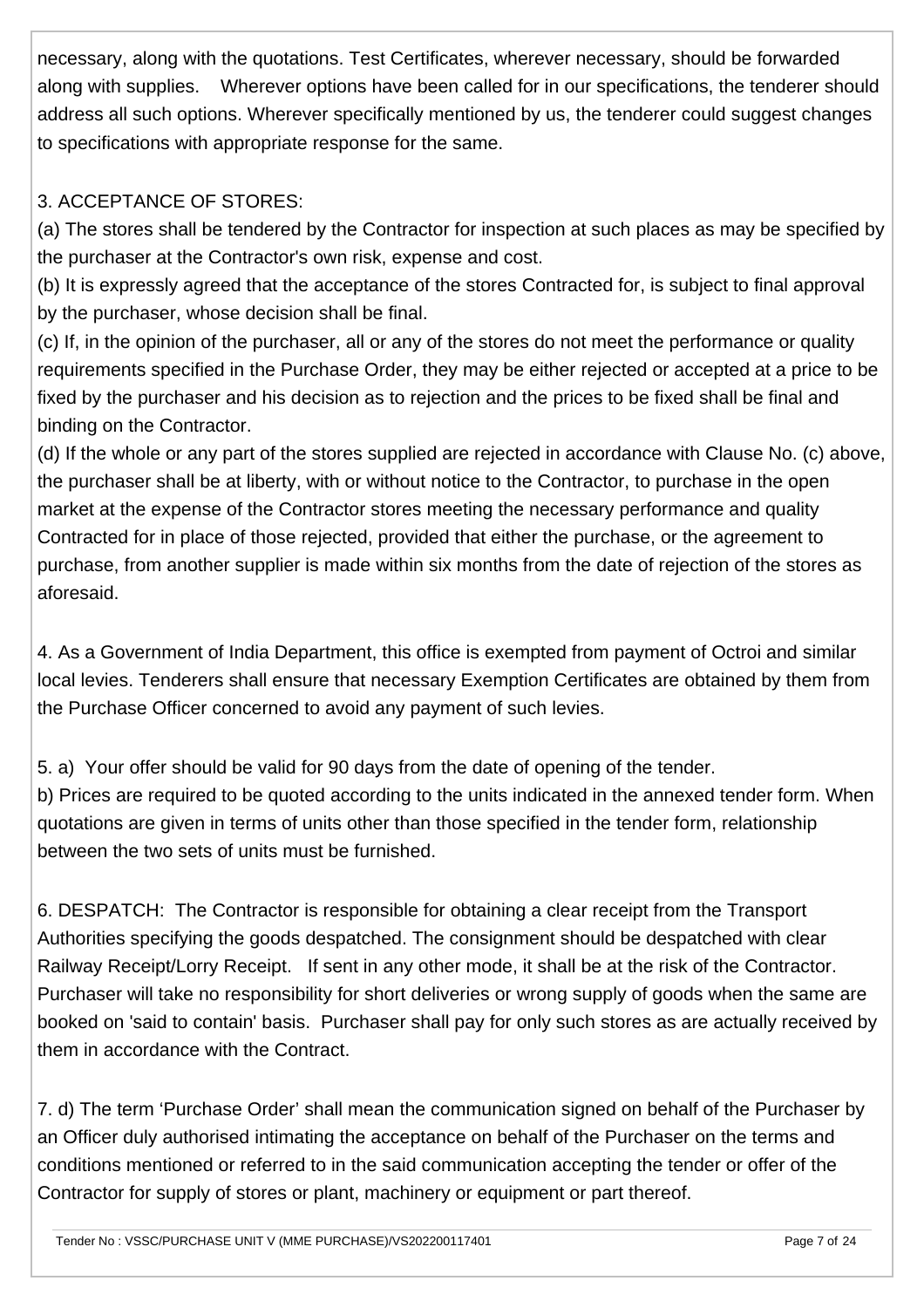8. GUARANTEE & REPLACEMENT:

(a) The Contractor shall guarantee that the stores supplied shall comply fully with the specifications laid down, for material, workmanship and performance.

(b) For a period of twelve months after the acceptance of the stores, if any defects are discovered therein or any defects therein found to have developed under proper use, arising from faulty stores design or workmanship, the Contractor shall remedy such defects at his own cost provided he is called upon to do so within a period of 14 months from the date of acceptance thereof by the purchaser who shall state in writing in what respect the stores or any part thereof are faulty.

(c) If, in the opinion of the purchaser, it becomes necessary to replace or renew any defective stores such replacement or renewal shall be made by the Contractor free of all costs to the purchaser,

provided the notice informing the Contractor of the defect is given by the purchaser in this regard within the said period of 14 months from the date of acceptance thereof.

(d) Should the Contractor fail to rectify the defects, the purchaser shall have the right to reject or repair or replace at the cost of the Contractor the whole or any portion of the defective stores.

(e) The decision of the Purchaser notwithstanding any prior approval or acceptance or inspection thereof on behalf of the Purchaser, as to whether or not the Stores supplied by the Contractor are defective or any defect has developed within the said period of 12 months or any other period or as to whether the nature of defects requires renewal or replacement, shall be final, conclusive and binding on the Contractor.

(f) To fulfill guarantee conditions outilined in (a) to (e) above, the Contractor shall, at the option of the Purchaser, furnish a Bank Guarantee (as prescribed by the Purchaser)

9. PACKING FORWARDING & INSURANCE: The Contractor will be held responsible for the stores being sufficiently and properly packed for transport by rail, road, sea or air to withstand transit hazards and ensure safe arrival at the destination. The packing and marking of packages shall be done by and at the expense of the Contractor. The purchaser will not pay separately for transit insurance, all risks in transit being exclusively of the Contractor and the Purchaser shall pay only for such stores as are actually received in good condition in accordance with the Contract.

10. Preference will be given to those tenders offering supplies from ready stocks and on the basis of FOR destination/delivery at site.

11. PRICES: Tender offering firm prices will be preferred. Where a price variation clause is insisted upon by a tenderer, quotation with a reasonable ceiling should be submitted. Such offers should invariably be supported by the base price taken into account at the time of tendering and also the formula for any such variation/s.

### 12. REJECTED STORES:

Rejected stores will remain at destination at the Contractor's risk and responsibility. If instructions for their disposal are not received from the Contractor within a period of 14 days from the date of receipt of the advice of rejection, the purchaser or his representative has, at his discretion, the right to scrap or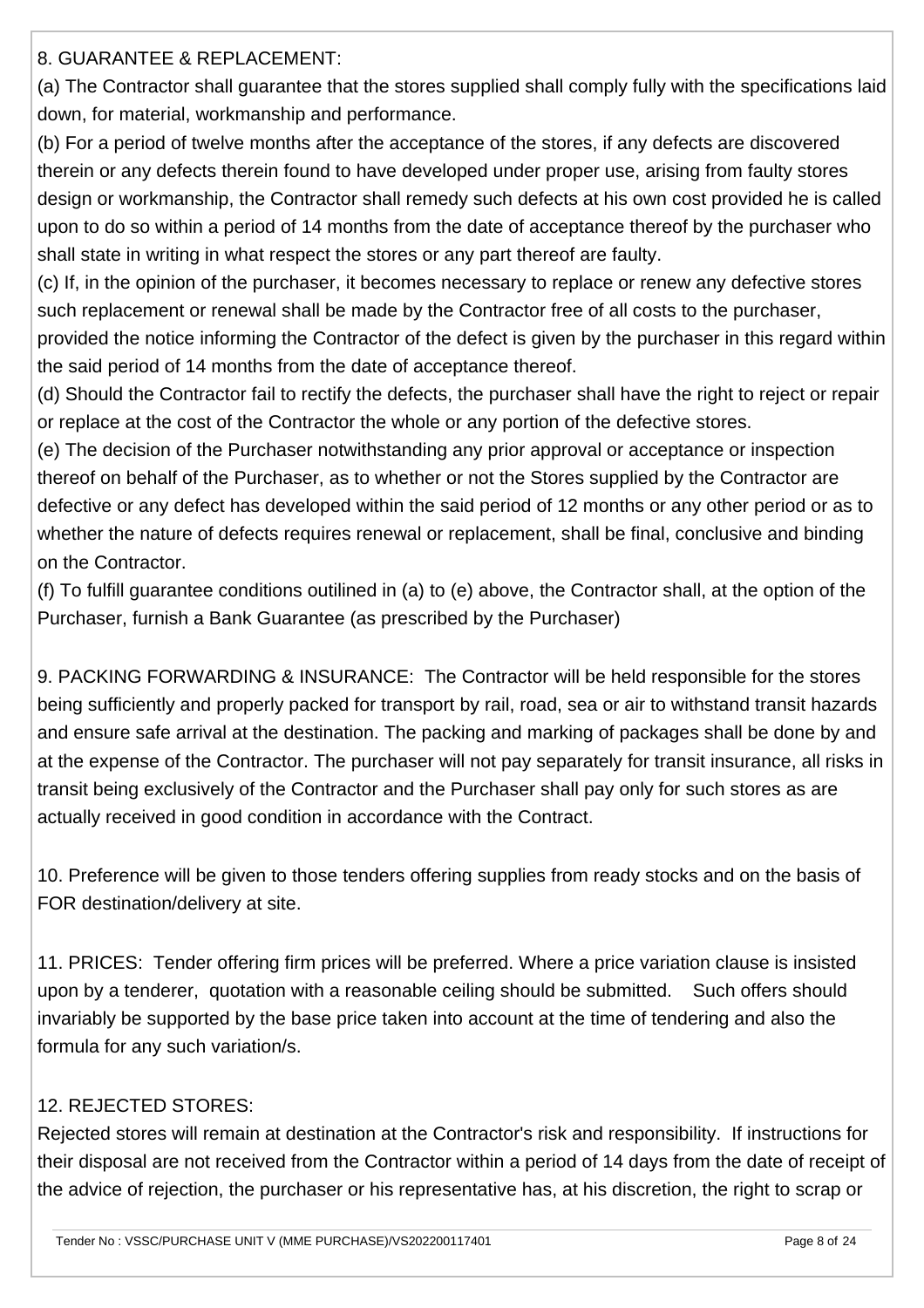sell or consign the rejected stores to Contractor's address at the Contractor's entire risk and expense, freight being payable by the Contractor at actuals.

13. Sales Tax and/or other duties/levies legally leviable and intended to be claimed should be mentioned in the price bid template. If nothing is mentioned, then it will be presumed that the rate quoted is inclusive of all taxes/duties.

14. SECURITY DEPOSIT: Wherever, the Purchase Order value is Rs. 5.00 Lakhs or more, on acceptance of the tender, the Contractor shall, at the option of the Purchaser and within the period specified by him, deposit with him, in cash or in any other form as the Purchaser may determine, security deposit not exceeding ten percent of the value of the Contract as the Purchaser shall specify. If the Contractor is called upon by the Purchaser to deposit, 'Security' and the Contractor fails to provide the security within the period specified, such failure shall constitute a breach of the Contract, and the Purchaser shall be entitled to make other arrangements for the re-purchase of the stores Contracted at the risk of the Contractor in terms of Sub-Clause (ii) and (iii) of clause regarding Delivery. (b) hereof and/or to recover from the Contractor, damages arising from such cancellation.

15. TERMS & CONDITIONS OF TENDER

16. TEST CERTIFICATE: Wherever required, test certificates should be sent along with the despatch documents.

17. The authority of the person signing the tender, if called for, should be produced.

18. The Purchaser reserves the right to place order on the successful tenderer for additional quantity up to 25% of the quantity offered by them at the rates quoted.

19. The purchaser shall be under no obligation to accept the lowest or any tender and reserves the right of acceptance of the whole or any part of the tender or portions of the quantity offered and the tenderers shall supply the same at the rates quoted.

20. The tenderer should supply along with his tender, the name of his bankers as well as the latest Income-Tax clearance certificate duly countersigned by the Income-Tax Officer of the Circle concerned under the seal of his office, if required by the Purchaser.

21. The term Contractor shall mean, the person, firm or company with whom or with which the order for the supply of Stores is placed and shall be deemed to include the Contractor's successors, representative, heirs, executors and administrators unless excluded by the Contract.

22. The term Purchaser shall mean the President of India or his successors or assigns.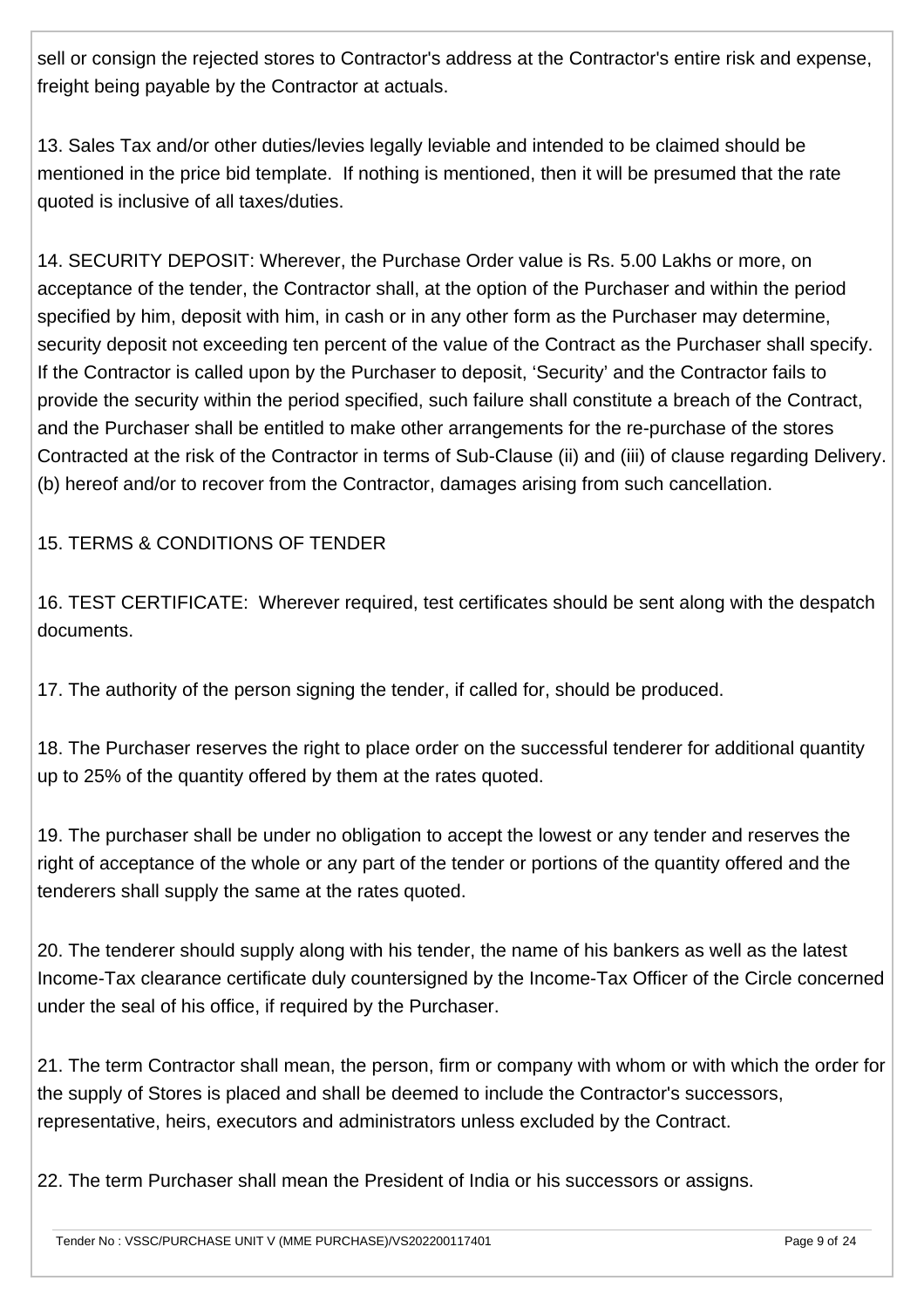23. The term 'Stores' shall mean what the Contractor agrees to supply under the Contract as specified in the Purchase Order including erection of plants & machinery and subsequent testing, should such a condition is included in the Purchase Order.

#### 3. i.Model Certificate for Tenders (For Transitional Cases)

I have read the clause regarding restrictions on procurement from a bidder of a country which shares a land border with India; I hereby certify that this bidder is not from such a country and is eligible to be considered.

#### ii.Model Certificate for Tenders

I have read the clause regarding restrictions on procurement from a bidder of a country which shares a land border with India; I certify that this bidder is not from such a country or, if from such a country, has been registered with the Competent Authority. I hereby certify that this bidder fulfills all requirements in this regard and is eligible to be considered.

iii.Model Certificates for Tenders for Work involving possibility of sub-contracting

I have read the clause regarding restrictions on procurement from a bidder of a country which shares a land border with India and on sub-contracting to contracting from such countries; I certify that this bidder is not from such a country or, if from such a country, has been registered with the Competent Authority and will not sub-contract any work to a contract from such countries unless such contractor is registered with the Competent Authority. I hereby certify that this bidder fulfills all requirements in this regard and is eligible to be considered.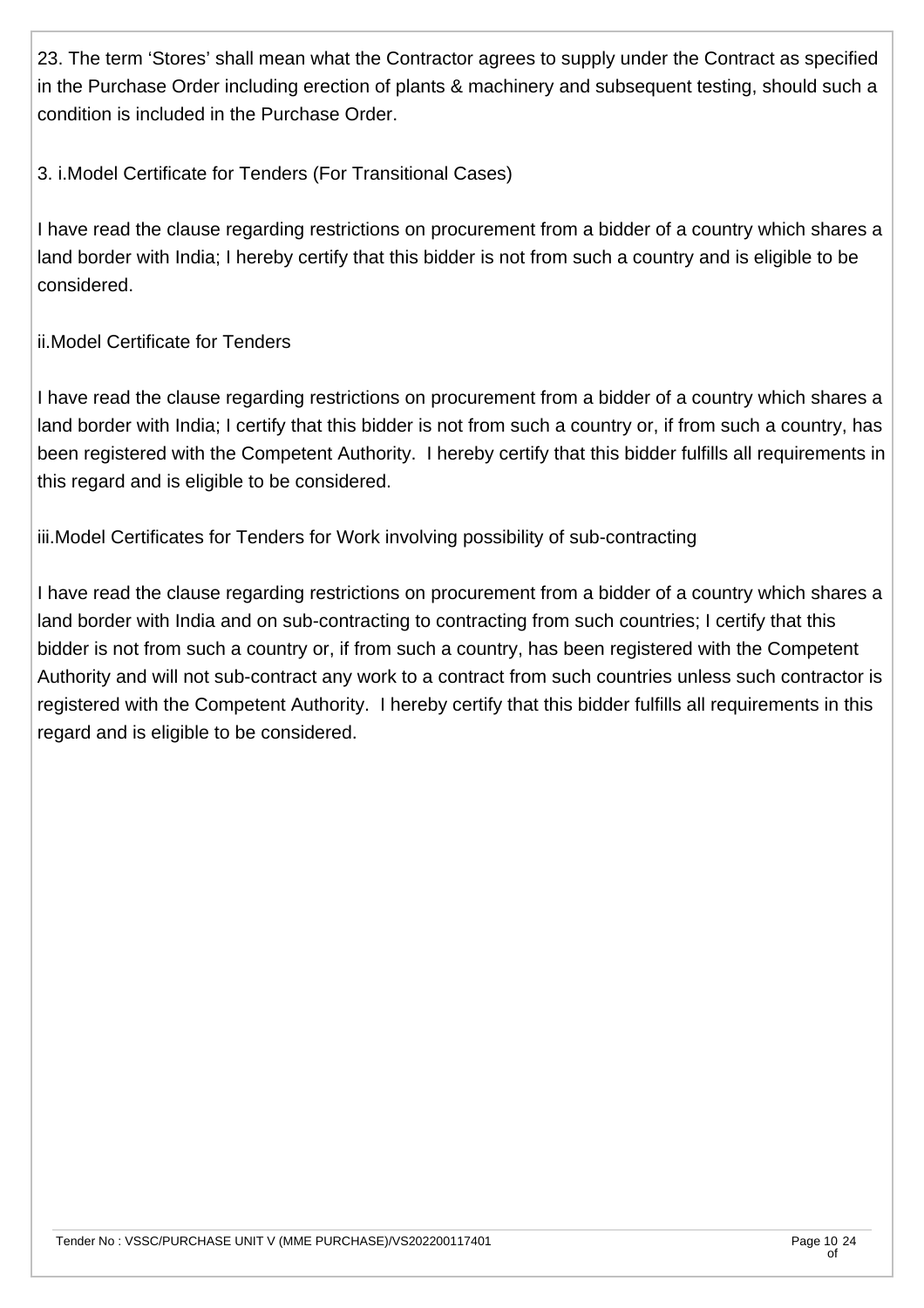### **C. Bid Templates**

### **C.1 Technical Bid - Manufacture and supply of 3D Printed PRU Hosuing**

**1. 3D Printing / Additive Manufacturing (Metals , Polymers etc.) Manufacture and supply of 3D printed PRU Housing component as per dwg. No. GY-SM-VS-FB-CM-STR-01-01-06-001(T) Sheet 1 of 2 and Sheet 2 of 2)** 

**Item specifications for 3D Printing / Additive Manufacturing (Metals , Polymers etc.)**

| SI No Specification | Value                                                                           | Compliance         | Offered<br>Specification | Remark |
|---------------------|---------------------------------------------------------------------------------|--------------------|--------------------------|--------|
| Dwg .No             | GY-SM-VS-FB-CM-<br>STR-01-01-06-<br>$ 001(T)$ Sheet 1 of 2<br>and Sheet 2 of 2) | Yes / No / Explain |                          |        |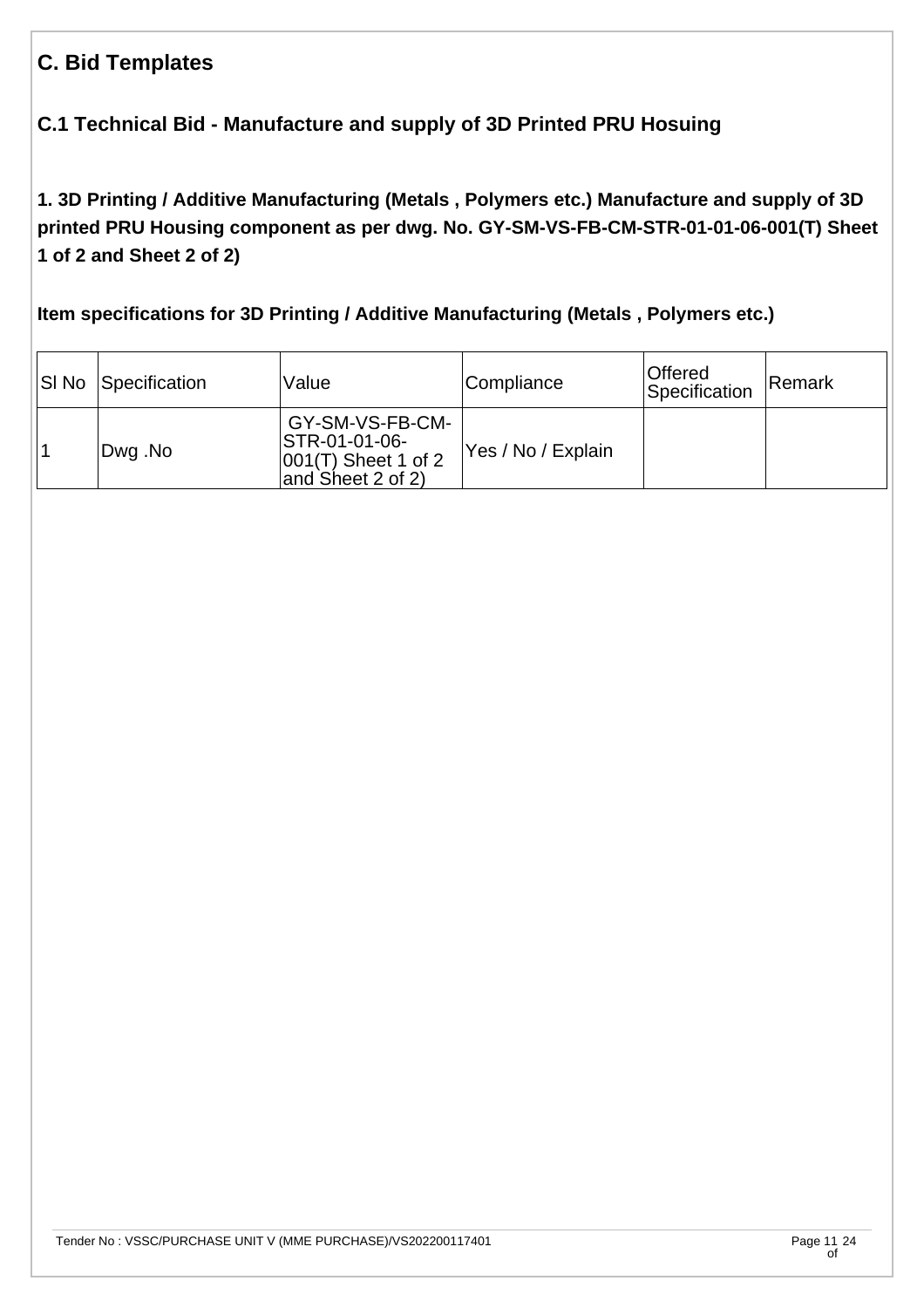| $\overline{2}$ | <b>SCOPE OF SUPPLY</b> | a.Manufacture and<br>supply of 3D printed<br>Titanium alloy<br>Ti6Al4V grade SCM<br><b>Compact PRU</b><br>Housing components<br>(Qty: 2 nos.) as per<br>drawing No. GY-SM-<br>VS-FB-CM-STR-01-<br>01-06-000 (Sheet 1<br>of 2 and Sheet 2 of<br>2) in Annealed<br>condition and 1 set<br>of test coupons also<br>in annealed<br>condition. 3D model<br>of the component in<br><b>STEP / STL format</b><br>would be provided<br>on request.<br>b. The entire<br>component has to be<br>printed as a single<br>piece (monolith)<br>through powder fed<br>Directed energy<br>deposition (DED)<br>additive<br>manufacturing (AM)<br>route only. 3D<br>printing of multiple<br>parts of the<br>components and<br>joining of these parts<br>to realize the<br>compact PRU<br>housing as per the<br>drawing is not<br>permitted.<br>c.Machining of the<br>parts and<br>radiographic<br>inspection will be in<br>the scope of the<br>party.<br>Offers of parties<br>offering to print the<br>components in<br>multiple parts and<br>joining the same to<br>realize the final<br>component will not<br>be accepted. | Yes / No / Explain |  |
|----------------|------------------------|-----------------------------------------------------------------------------------------------------------------------------------------------------------------------------------------------------------------------------------------------------------------------------------------------------------------------------------------------------------------------------------------------------------------------------------------------------------------------------------------------------------------------------------------------------------------------------------------------------------------------------------------------------------------------------------------------------------------------------------------------------------------------------------------------------------------------------------------------------------------------------------------------------------------------------------------------------------------------------------------------------------------------------------------------------------------------------------------------------------|--------------------|--|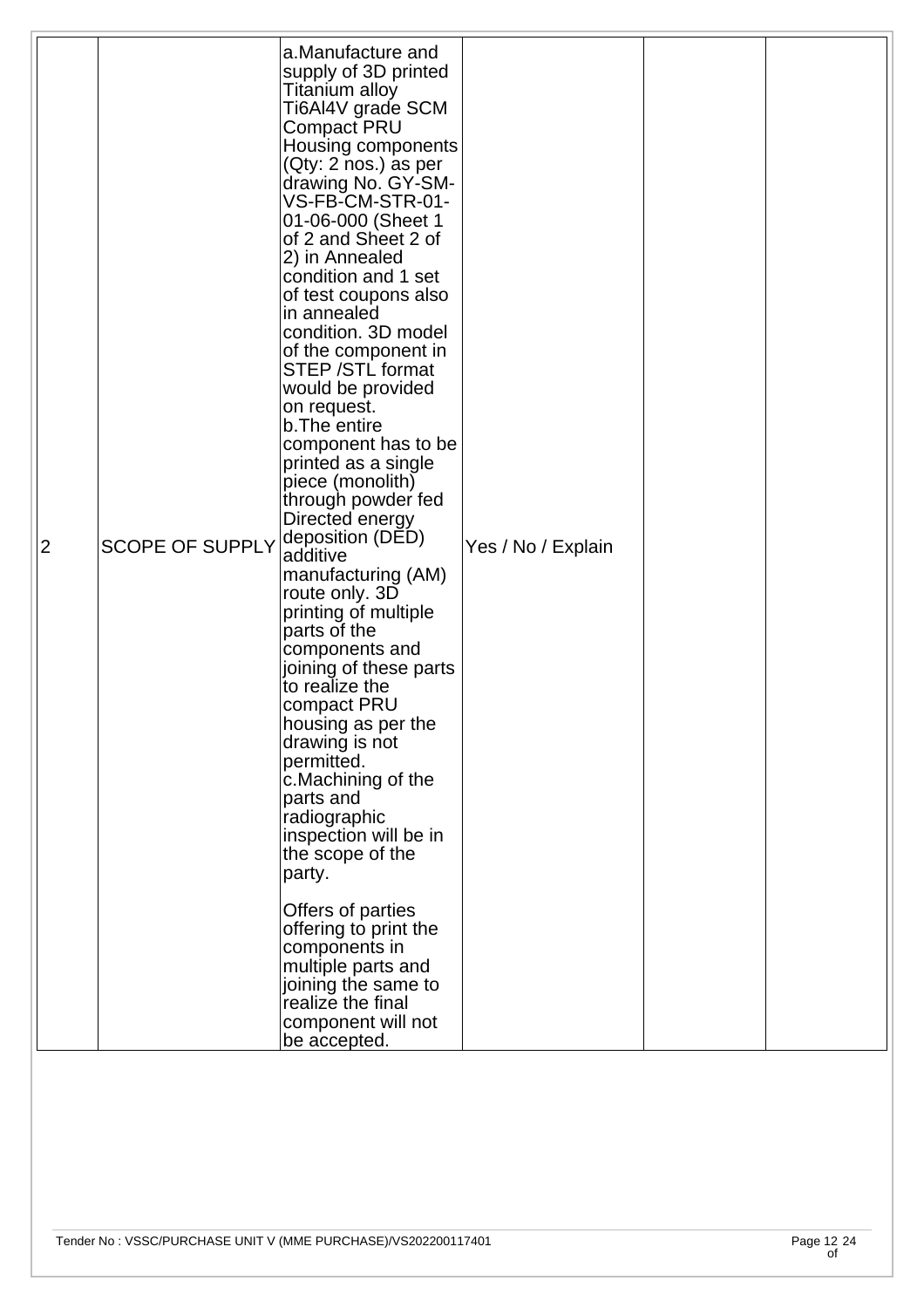| 3 | <b>GENERAL</b><br><b>GUIDELINES:</b> | General guidelines<br>for manufacturing<br>the 3D printed<br>components as<br>specified in AMS<br>4999A and cross<br>referred international<br>standards will be<br>applicable. | Yes / No / Explain |  |  |
|---|--------------------------------------|---------------------------------------------------------------------------------------------------------------------------------------------------------------------------------|--------------------|--|--|
|---|--------------------------------------|---------------------------------------------------------------------------------------------------------------------------------------------------------------------------------|--------------------|--|--|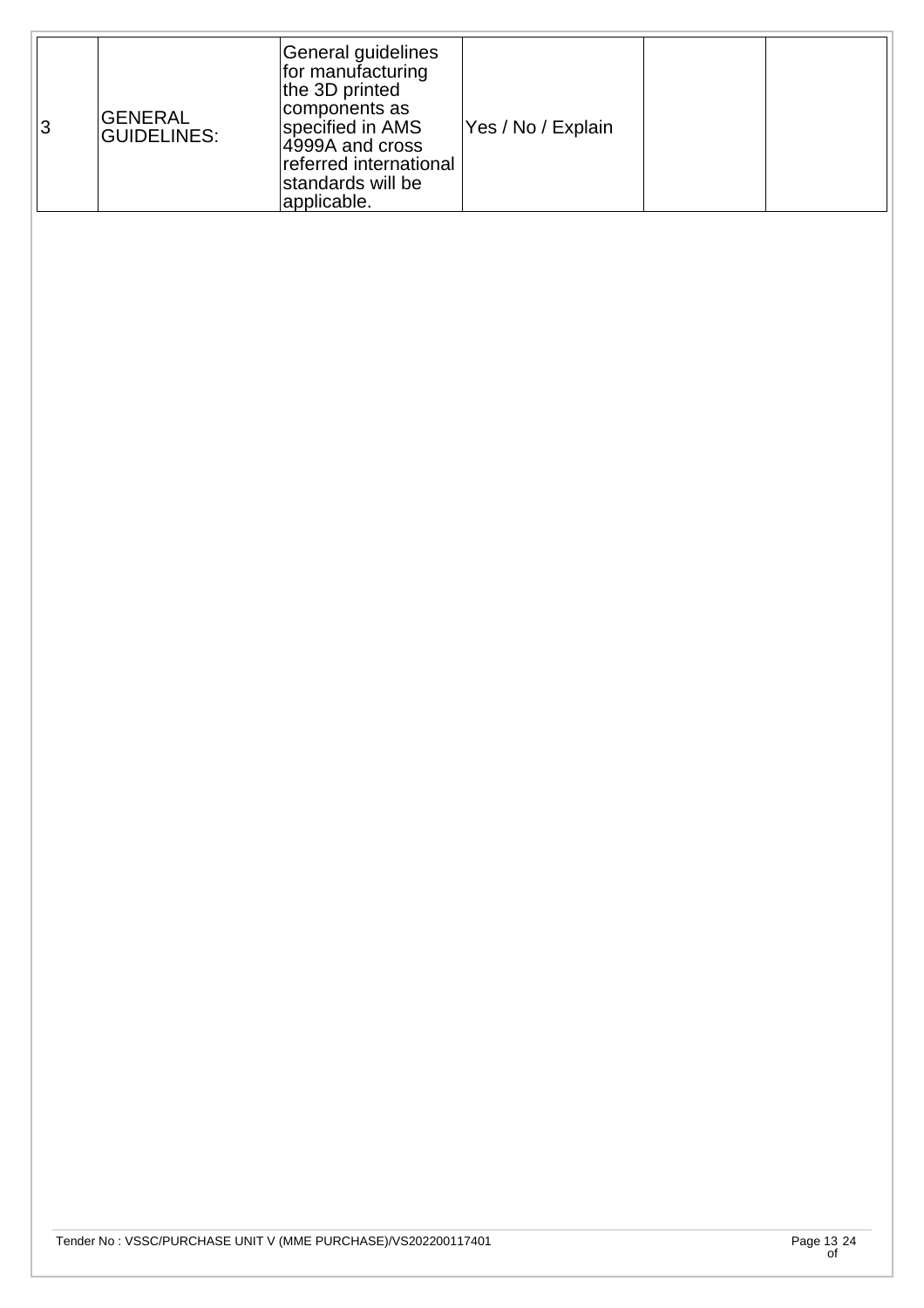|    |                        | a. Party should have                          |                    |  |
|----|------------------------|-----------------------------------------------|--------------------|--|
|    |                        | a Powder fed DED<br>machine currently in      |                    |  |
|    |                        | operation/regular<br>use.                     |                    |  |
|    |                        | b. Party should have<br>a machine that is     |                    |  |
|    |                        | capable of 3D                                 |                    |  |
|    |                        | printing atleast 750<br>mm x 600 mm x 400     |                    |  |
|    |                        | mm size of<br>components (in 5                |                    |  |
|    |                        | axis mode) in<br>Titanium alloy               |                    |  |
|    |                        | Ti6AI4V.<br>c. Party should have              |                    |  |
|    |                        | supplied 3D printed                           |                    |  |
|    |                        | components of<br>similar class/size           |                    |  |
|    |                        | earlier to Aerospace<br>companies.            |                    |  |
|    |                        | Photographs of such<br>components in          |                    |  |
|    |                        | Ti6AI4V have to be<br>sent along with the     |                    |  |
|    |                        | offer.<br>d. Raw Material: In                 |                    |  |
|    |                        | case of powder and<br>plates procurement      |                    |  |
|    | <b>PREREQUISITES</b>   | is from mills abroad,                         |                    |  |
| 14 | <b>TO BE SATISFIED</b> | the source of powder<br>shall be US/ Europe   | Yes / No / Explain |  |
|    | BY THE PARTY:          | only.<br>e. The Titanium alloy                |                    |  |
|    |                        | Ti6AI4V powder has<br>to be as per AMS        |                    |  |
|    |                        | 4999A or equivalent<br>international          |                    |  |
|    |                        | standard.<br>f. The Titanium alloy            |                    |  |
|    |                        | Ti6AI4V plate as<br>substrate has to be       |                    |  |
|    |                        | as per AMS 4911 or                            |                    |  |
|    |                        | equivalent<br>international                   |                    |  |
|    |                        | standard.<br>g.Party has to                   |                    |  |
|    |                        | forward the mill test<br>certificates of the  |                    |  |
|    |                        | raw materials<br>(powder and plate)           |                    |  |
|    |                        | and get clearance for<br>production of the    |                    |  |
|    |                        | part from VSSC.                               |                    |  |
|    |                        | h. Party has to agree<br>to supply the tested |                    |  |
|    |                        | samples as per<br>Clause 7b. and test         |                    |  |
|    |                        | coupons for<br>mechanical property            |                    |  |
|    |                        | evaluation to VSSC<br>in as-printed $+$       |                    |  |
|    |                        |                                               |                    |  |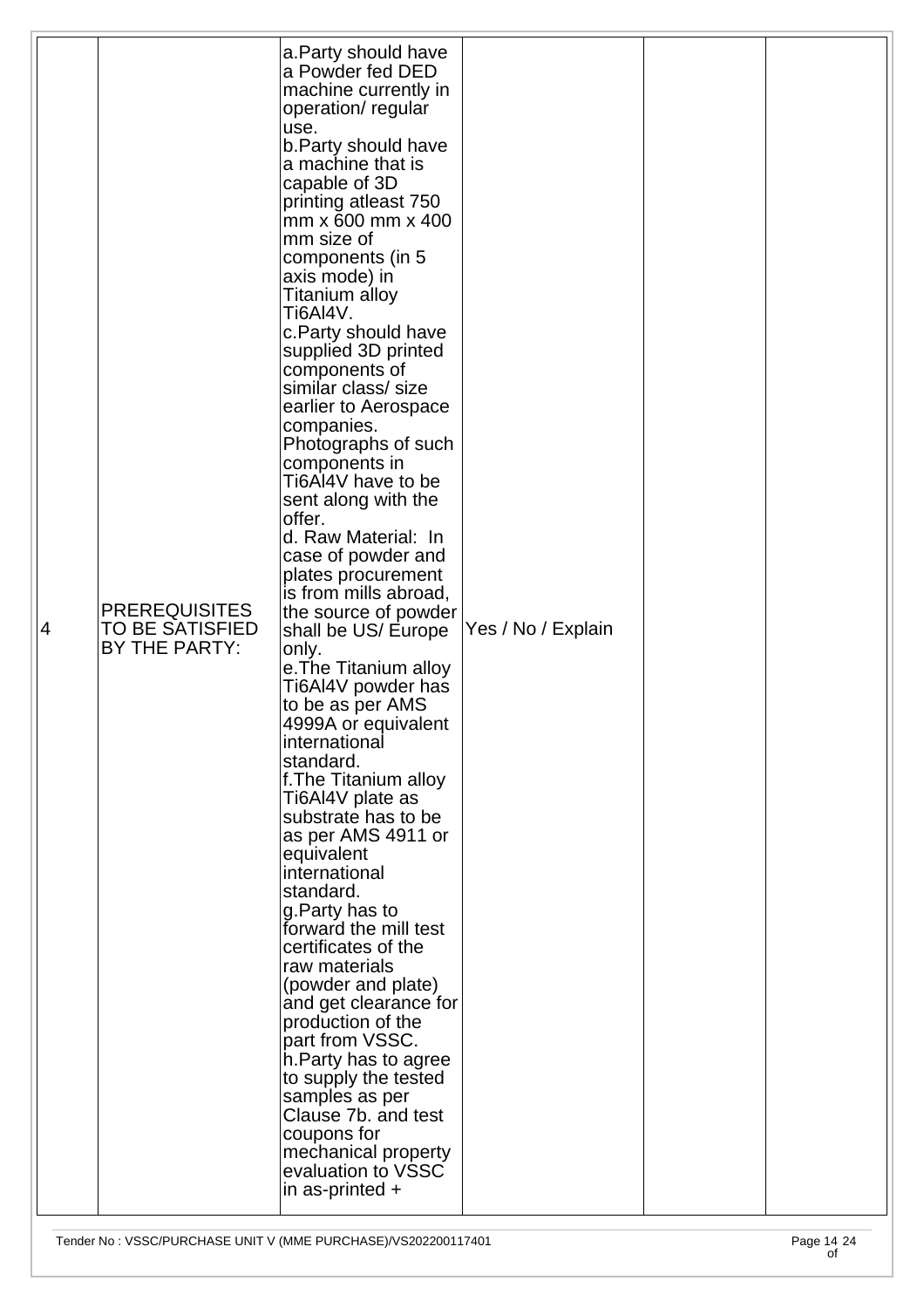|  | annealed condition      |  |  |
|--|-------------------------|--|--|
|  | as per Clause 6 b.      |  |  |
|  | i. Party has to agree   |  |  |
|  |                         |  |  |
|  | to carryout             |  |  |
|  | qualification of the    |  |  |
|  | components, test        |  |  |
|  | bars/test coupons       |  |  |
|  | through confirmatory    |  |  |
|  | tests as per the        |  |  |
|  | Terms and               |  |  |
|  | conditions specified    |  |  |
|  | in Clause 6.            |  |  |
|  |                         |  |  |
|  | j. Party has to confirm |  |  |
|  | that the 3D printed     |  |  |
|  | components and test     |  |  |
|  | coupons will meet       |  |  |
|  | the Chemical            |  |  |
|  | composition and         |  |  |
|  | mechanical              |  |  |
|  | properties specified    |  |  |
|  | in AMS 4999A            |  |  |
|  | standard.               |  |  |
|  |                         |  |  |
|  | k. In case the party is |  |  |
|  | an Indian agent and     |  |  |
|  | they wish to            |  |  |
|  | outsource the 3D        |  |  |
|  | printing activity, they |  |  |
|  | have to mention the     |  |  |
|  | source/ facility at     |  |  |
|  | which the 3D printing   |  |  |
|  | of components is        |  |  |
|  | proposed to be          |  |  |
|  | carried out. The        |  |  |
|  |                         |  |  |
|  | facility has to comply  |  |  |
|  | to points 4 a-j listed  |  |  |
|  | above.                  |  |  |
|  |                         |  |  |
|  | Party has to confirm    |  |  |
|  | that their offer will   |  |  |
|  | comply to points 4a-    |  |  |
|  | k mentioned above.      |  |  |
|  | Otherwise their offer   |  |  |
|  | will not be accepted.   |  |  |
|  |                         |  |  |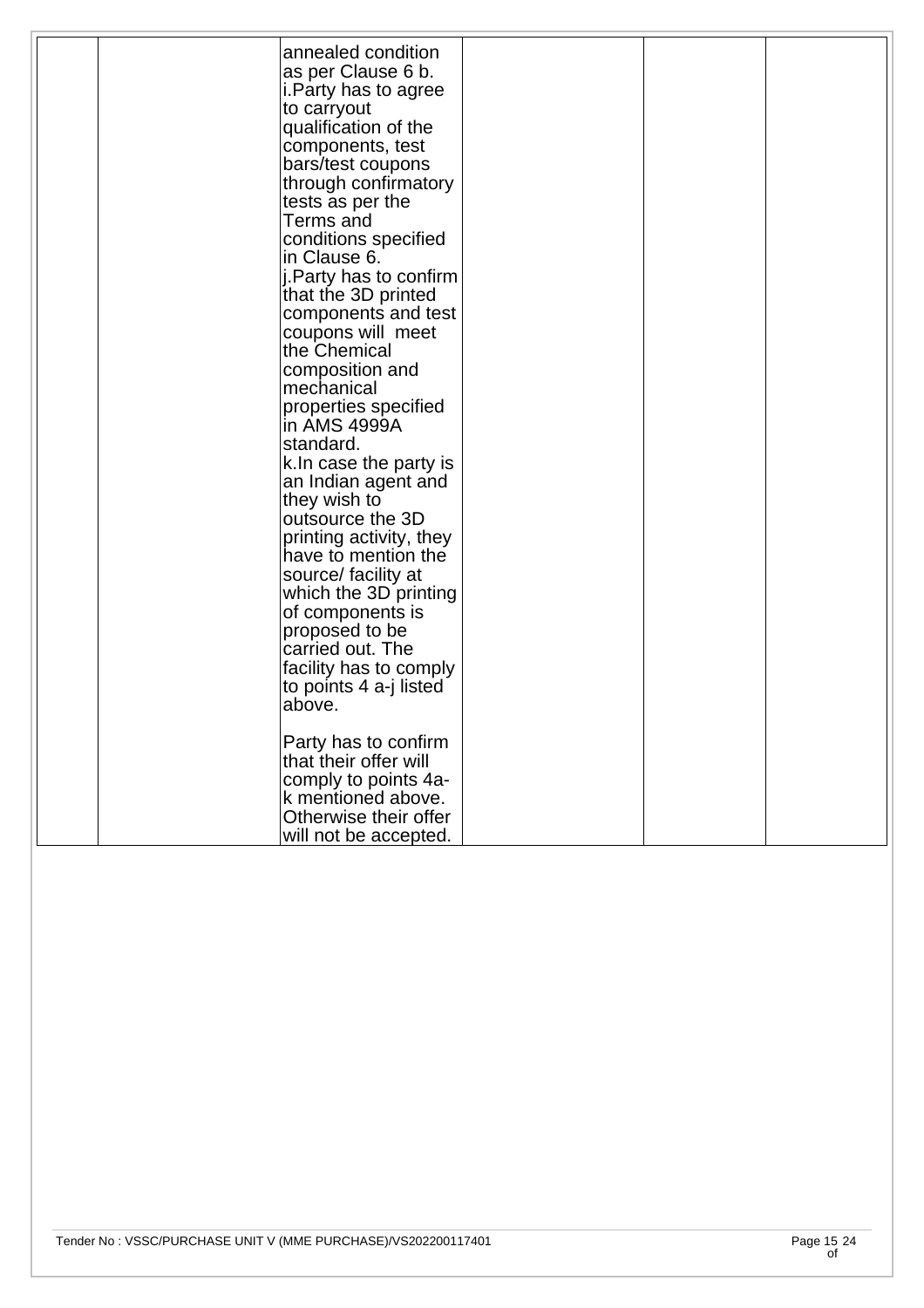| <b>RAW MATERIAL:</b><br>5 | a. Party has to<br>source all the raw<br>materials (Ti6Al4V<br>powder and plates)<br>required for<br>realization and<br>supply of these<br>products.<br>b. VSSC will not<br>supply any<br>consumables<br>required for the 3D<br>printing of<br>components.<br>c. Raw materials<br>(Ti6AI4V powder and<br>plates) have to be<br>from Sources in<br>India/US/ Europe<br>only.<br>d. If any of the above<br>criteria are not met,<br>offer will not be<br>accepted. | Yes / No / Explain |  |  |
|---------------------------|------------------------------------------------------------------------------------------------------------------------------------------------------------------------------------------------------------------------------------------------------------------------------------------------------------------------------------------------------------------------------------------------------------------------------------------------------------------|--------------------|--|--|
|---------------------------|------------------------------------------------------------------------------------------------------------------------------------------------------------------------------------------------------------------------------------------------------------------------------------------------------------------------------------------------------------------------------------------------------------------------------------------------------------------|--------------------|--|--|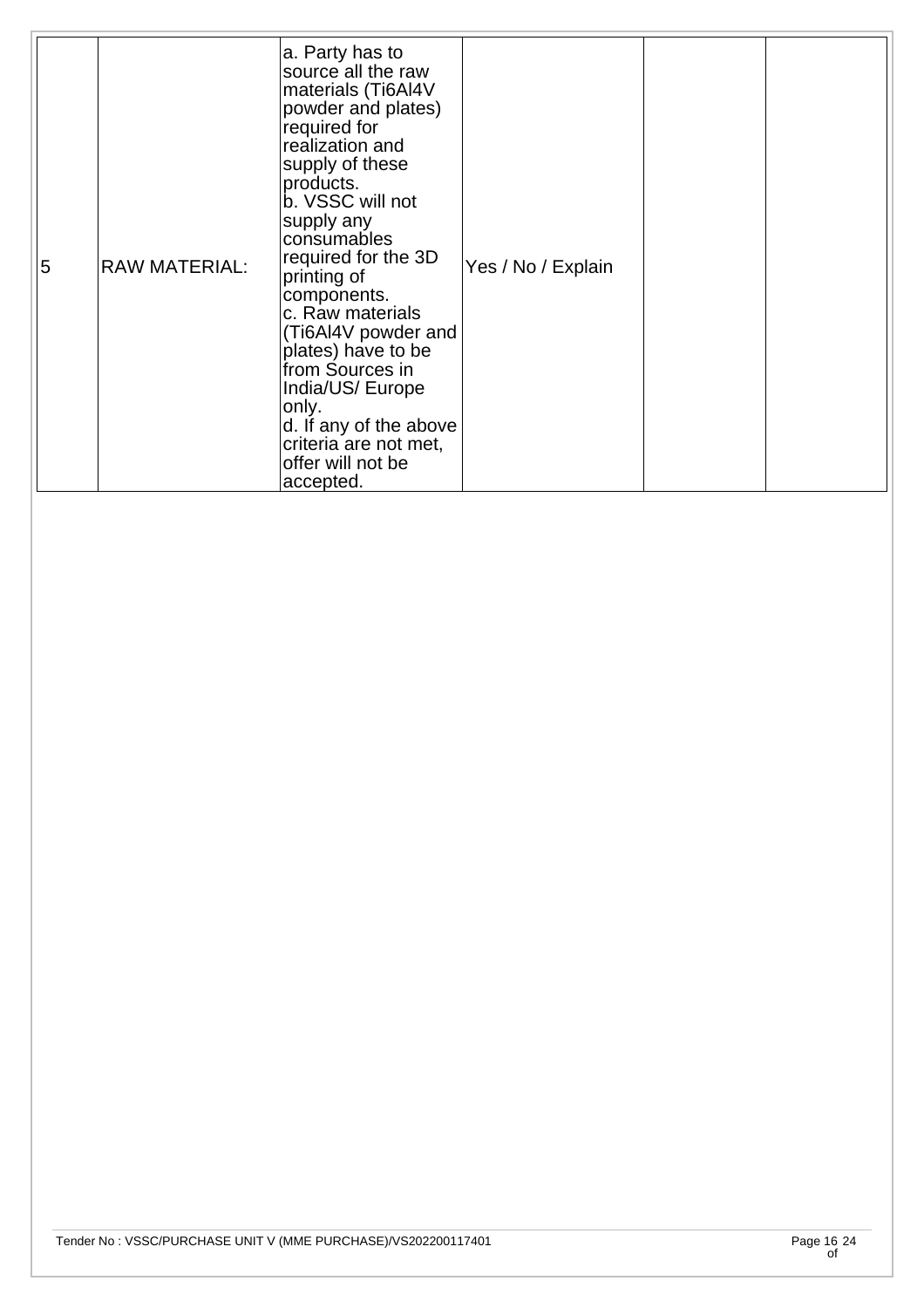|   |             | a. The party has to           |                    |  |
|---|-------------|-------------------------------|--------------------|--|
|   |             | prepare a process             |                    |  |
|   |             |                               |                    |  |
|   |             | plan indicating               |                    |  |
|   |             | critical processing           |                    |  |
|   |             | check points, test            |                    |  |
|   |             | bars/ coupon layout           |                    |  |
|   |             |                               |                    |  |
|   |             | and heat treatment            |                    |  |
|   |             | cycle proposed etc.,          |                    |  |
|   |             | to VSSC for approval          |                    |  |
|   |             | before manufacture.           |                    |  |
|   |             | b. Test coupons and           |                    |  |
|   |             |                               |                    |  |
|   |             | test samples have to          |                    |  |
|   |             | be printed prior to           |                    |  |
|   |             | the 3D printing of            |                    |  |
|   |             | components using              |                    |  |
|   |             | the same build                |                    |  |
|   |             |                               |                    |  |
|   |             | parameters and                |                    |  |
|   |             | thickness proposed            |                    |  |
|   |             | to be used for 3D             |                    |  |
|   |             | printing of                   |                    |  |
|   |             | components. 1 set (3          |                    |  |
|   |             |                               |                    |  |
|   |             | nos.) Test coupons            |                    |  |
|   |             | to be printed in three        |                    |  |
|   |             | different orientations        |                    |  |
|   |             | $(1 \text{ no.}$ each in X, Z |                    |  |
|   |             | and 45° mutual to all         |                    |  |
|   |             |                               |                    |  |
|   |             | three planes XY, YZ,          |                    |  |
|   |             | ZX planes. The                |                    |  |
|   |             | same have to be               |                    |  |
|   |             | supplied to VSSC.             |                    |  |
|   |             | Test samples and              |                    |  |
| 6 | PROCESSING: |                               | Yes / No / Explain |  |
|   |             | test coupons shall be         |                    |  |
|   |             | in same supply                |                    |  |
|   |             | condition as that of          |                    |  |
|   |             | the components                |                    |  |
|   |             | being delivered. The          |                    |  |
|   |             | test coupons should           |                    |  |
|   |             |                               |                    |  |
|   |             | be of 20 mm                   |                    |  |
|   |             | Thickness x 60 mm             |                    |  |
|   |             | Width and 320 mm              |                    |  |
|   |             | Length in as printed          |                    |  |
|   |             | and annealed                  |                    |  |
|   |             | condition.                    |                    |  |
|   |             |                               |                    |  |
|   |             | c.3D printing of              |                    |  |
|   |             | components has to             |                    |  |
|   |             | be done with same             |                    |  |
|   |             | build parameters as           |                    |  |
|   |             | that followed for test        |                    |  |
|   |             |                               |                    |  |
|   |             | coupons and have to           |                    |  |
|   |             | meet the                      |                    |  |
|   |             | dimensional                   |                    |  |
|   |             | requirements                  |                    |  |
|   |             | specified in the              |                    |  |
|   |             | corresponding STEP            |                    |  |
|   |             | file.                         |                    |  |
|   |             |                               |                    |  |
|   |             | d.Annealing/heat              |                    |  |
|   |             | treatment of the test         |                    |  |
|   |             | coupons, test                 |                    |  |
|   |             | samples and                   |                    |  |
|   |             | components have to            |                    |  |
|   |             | be carried out                |                    |  |
|   |             |                               |                    |  |
|   |             | together.                     |                    |  |
|   |             |                               |                    |  |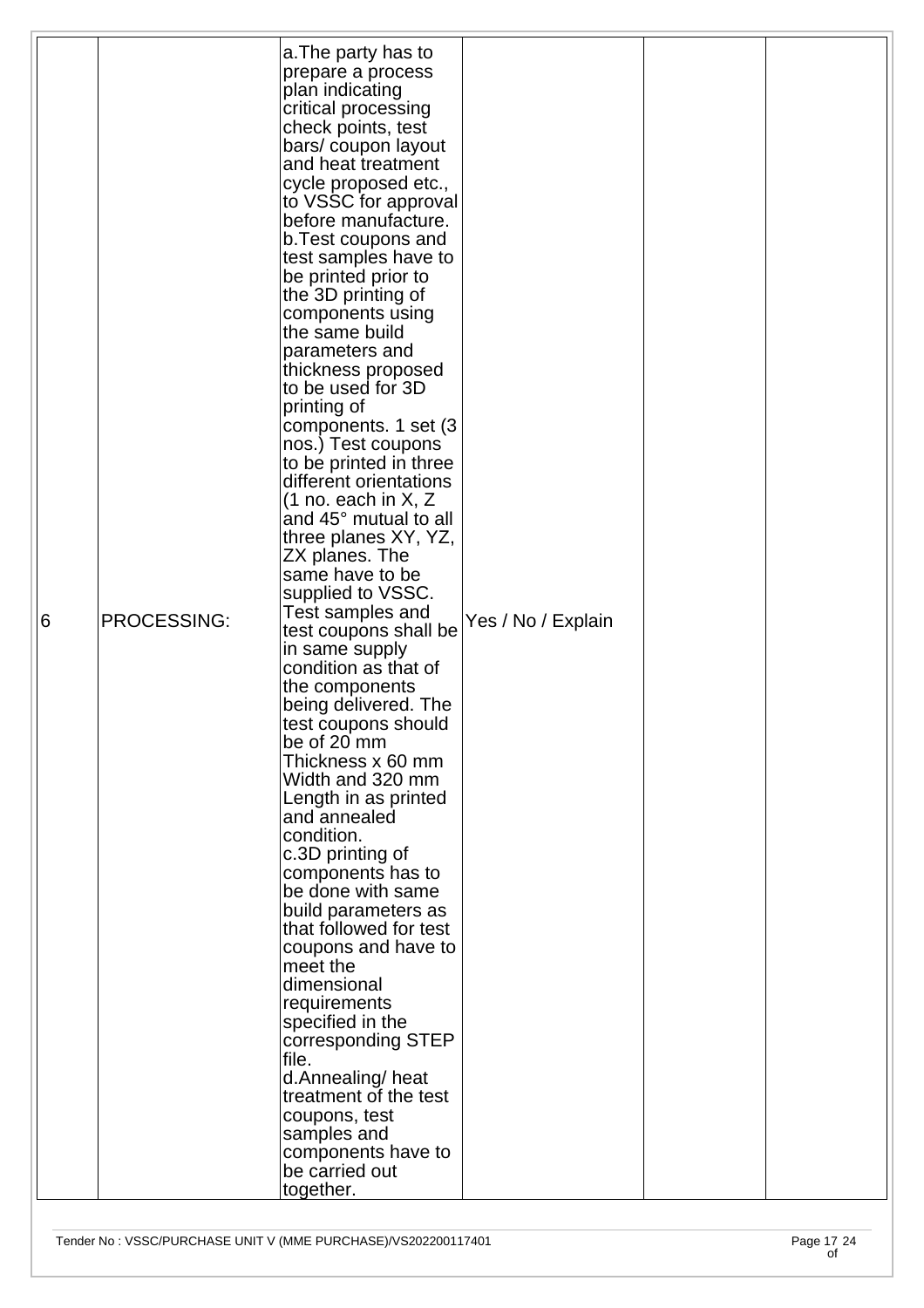| along with the<br>thickness on which it<br>was evaluated.<br>Acceptance criteria | 7 | <b>TESTING AND</b><br><b>QUALIFICATION:</b> | a.Chemical<br>Composition:<br>Chemical<br>composition has to<br>be evaluated on 2<br>nos. samples per<br>component (one<br>sample from each<br>end i.e.- one from<br>top and one<br>frombottom) and on<br>1 sample per set<br>each representative<br>of test bars and test<br>coupons.<br>Acceptance criteria<br>is AMS 4999A-<br>Table 1.<br>b.Mechanical<br><b>Property Evaluation:</b><br>In addition to 6b,<br>Party has to carry<br>out the mechanical<br>property evaluation<br>(Tensile testing and<br>fracture toughness<br>testing (FTT)) as per<br><b>ASTM E8M and</b><br><b>ASTM E399</b><br>respectively on 1 set<br>of samples (1 no.<br>sample<br>representative of<br>each of the three<br>orientations (X, Z<br>and 45 $\circ$ to XY, YZ,<br>ZX)- i.e. Total 3 nos.<br>Tensile tests and 3<br>nos. FT Tests).<br>Mechanical<br>properties (Tensile<br>and Fracture<br>toughness) have to<br>meet the<br>requirements<br>specified in AMS<br>4999A- Table 2B.<br>Direction of crack<br>propagation in FTT<br>specimens shall be<br>along $X$ , Z and $45^{\circ}$<br>directions<br>respectively.<br>c.Fracture<br>Toughness: In case<br>of invalidity due to<br>thickness, KQ value<br>has to be reported | Yes / No / Explain |  |  |
|----------------------------------------------------------------------------------|---|---------------------------------------------|--------------------------------------------------------------------------------------------------------------------------------------------------------------------------------------------------------------------------------------------------------------------------------------------------------------------------------------------------------------------------------------------------------------------------------------------------------------------------------------------------------------------------------------------------------------------------------------------------------------------------------------------------------------------------------------------------------------------------------------------------------------------------------------------------------------------------------------------------------------------------------------------------------------------------------------------------------------------------------------------------------------------------------------------------------------------------------------------------------------------------------------------------------------------------------------------------------------------------|--------------------|--|--|
|----------------------------------------------------------------------------------|---|---------------------------------------------|--------------------------------------------------------------------------------------------------------------------------------------------------------------------------------------------------------------------------------------------------------------------------------------------------------------------------------------------------------------------------------------------------------------------------------------------------------------------------------------------------------------------------------------------------------------------------------------------------------------------------------------------------------------------------------------------------------------------------------------------------------------------------------------------------------------------------------------------------------------------------------------------------------------------------------------------------------------------------------------------------------------------------------------------------------------------------------------------------------------------------------------------------------------------------------------------------------------------------|--------------------|--|--|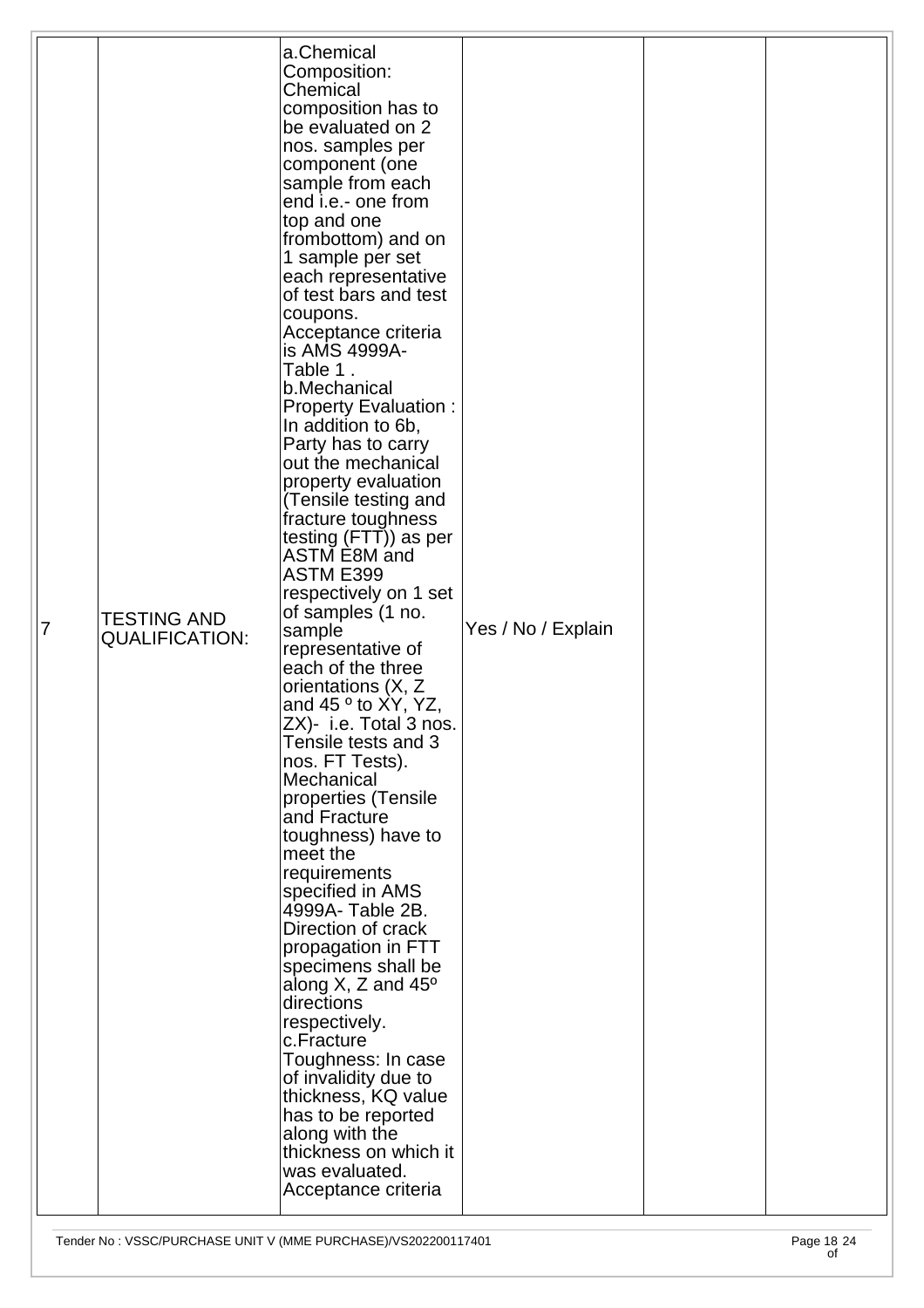|  | in case of invalidity    |  |  |
|--|--------------------------|--|--|
|  | in thickness is KQ of    |  |  |
|  |                          |  |  |
|  | 66 ksi-in1/2. In case    |  |  |
|  | of invalidity due to     |  |  |
|  | thickness and crack      |  |  |
|  | length (both) or any     |  |  |
|  |                          |  |  |
|  | other invalidity         |  |  |
|  | conditions specified     |  |  |
|  | in ASTM E399,            |  |  |
|  | retest has to be done    |  |  |
|  | by the party. The        |  |  |
|  |                          |  |  |
|  | retest values along      |  |  |
|  | with initial test values |  |  |
|  | have to be reported.     |  |  |
|  | d.Test coupons:          |  |  |
|  | Party has to provide     |  |  |
|  |                          |  |  |
|  | 1 set (3 nos.) of test   |  |  |
|  | coupons to VSSC          |  |  |
|  | along with the           |  |  |
|  | delivery of the          |  |  |
|  | components as per        |  |  |
|  | clause 6 b.              |  |  |
|  |                          |  |  |
|  | e.Test Samples: All      |  |  |
|  | the destructive          |  |  |
|  | tested Tensile and       |  |  |
|  | FTT samples have to      |  |  |
|  |                          |  |  |
|  | be preserved with        |  |  |
|  | proper identification    |  |  |
|  | and have to be           |  |  |
|  | delivered to VSSC        |  |  |
|  | along with the           |  |  |
|  |                          |  |  |
|  | components.              |  |  |
|  | f.Microstructure:        |  |  |
|  | Microstructure has       |  |  |
|  | to be evaluated on 1     |  |  |
|  | sample/component         |  |  |
|  | and on 1 sample per      |  |  |
|  |                          |  |  |
|  | set - each               |  |  |
|  | representative of test   |  |  |
|  | bars and test            |  |  |
|  | coupons and has to       |  |  |
|  |                          |  |  |
|  | meet the acceptance      |  |  |
|  | criteria specified in    |  |  |
|  | Clause 3.6.2 of AMS      |  |  |
|  | 4999A standard.          |  |  |
|  | g.Radiographic           |  |  |
|  | inspection as per        |  |  |
|  |                          |  |  |
|  | clause 4.3.1.5 of        |  |  |
|  | AMS 4999A:               |  |  |
|  | <b>Detailed</b>          |  |  |
|  | radiographic             |  |  |
|  | shooting sketches        |  |  |
|  |                          |  |  |
|  | and inspection plan      |  |  |
|  | has to be submitted      |  |  |
|  | by the party along       |  |  |
|  | with the QAP. The        |  |  |
|  | place at which           |  |  |
|  |                          |  |  |
|  | radiography is           |  |  |
|  | proposed to be           |  |  |
|  | carried out and          |  |  |
|  | details thereof has to   |  |  |
|  | be indicated in the      |  |  |
|  |                          |  |  |
|  |                          |  |  |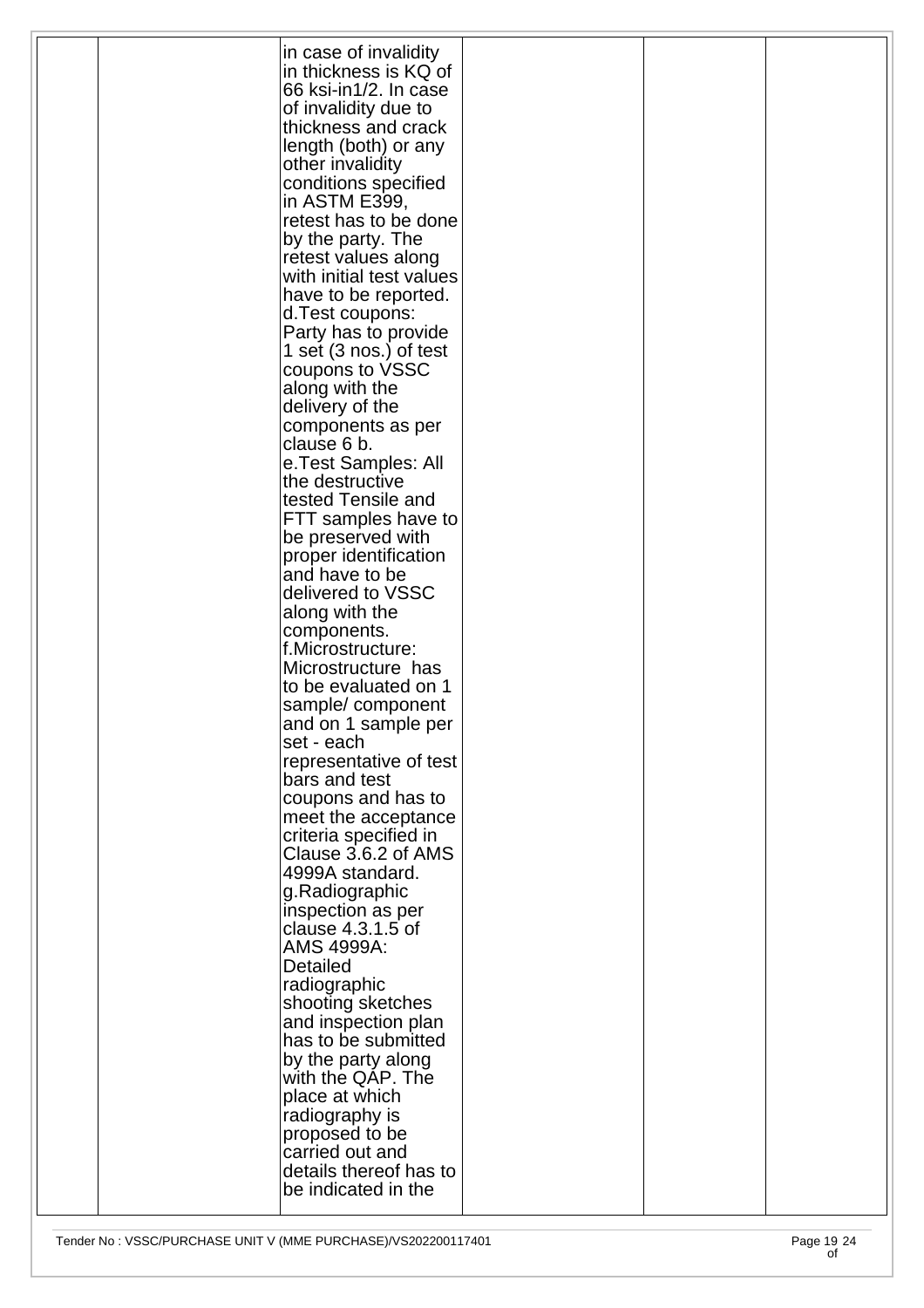|                |                                          | offer.<br>h.Dimensional<br>inspection of<br>components:<br>Dimensional<br>inspection of the<br>components has to<br>be done after<br>completion of all post<br>processing<br>operations i.e. in<br>supply condition.<br>i.Retest philosophy:<br>i. In case any of<br>the mechanical<br>(tensile) properties<br>are not met during<br>the first test, retest<br>has to be carried out<br>on double the no. of<br>samples.<br>ii.Retest<br>philosophy for FTT<br>samples due to<br>invalidity is<br>applicable as per<br>clause 6c. In case<br>the FTT samples do<br>not meet the<br>minimum specified<br>FT values, testing<br>has to be done on<br>double the no. of<br>samples. |                    |  |
|----------------|------------------------------------------|----------------------------------------------------------------------------------------------------------------------------------------------------------------------------------------------------------------------------------------------------------------------------------------------------------------------------------------------------------------------------------------------------------------------------------------------------------------------------------------------------------------------------------------------------------------------------------------------------------------------------------------------------------------------------------|--------------------|--|
| $\overline{8}$ | <b>DIMENSIONAL</b><br><b>TOLERANCES:</b> | Components have to<br>be supplied in finish<br>machined condition<br>as per the drawings.                                                                                                                                                                                                                                                                                                                                                                                                                                                                                                                                                                                        | Yes / No / Explain |  |
| $\overline{9}$ | <b>INSPECTION:</b>                       | Party has to carryout<br>out all the testing,<br>qualifications and<br>inspection activities<br>as per clause 7 and<br>provide documents<br>as mentioned in<br>Clause 10 herein.                                                                                                                                                                                                                                                                                                                                                                                                                                                                                                 | Yes / No / Explain |  |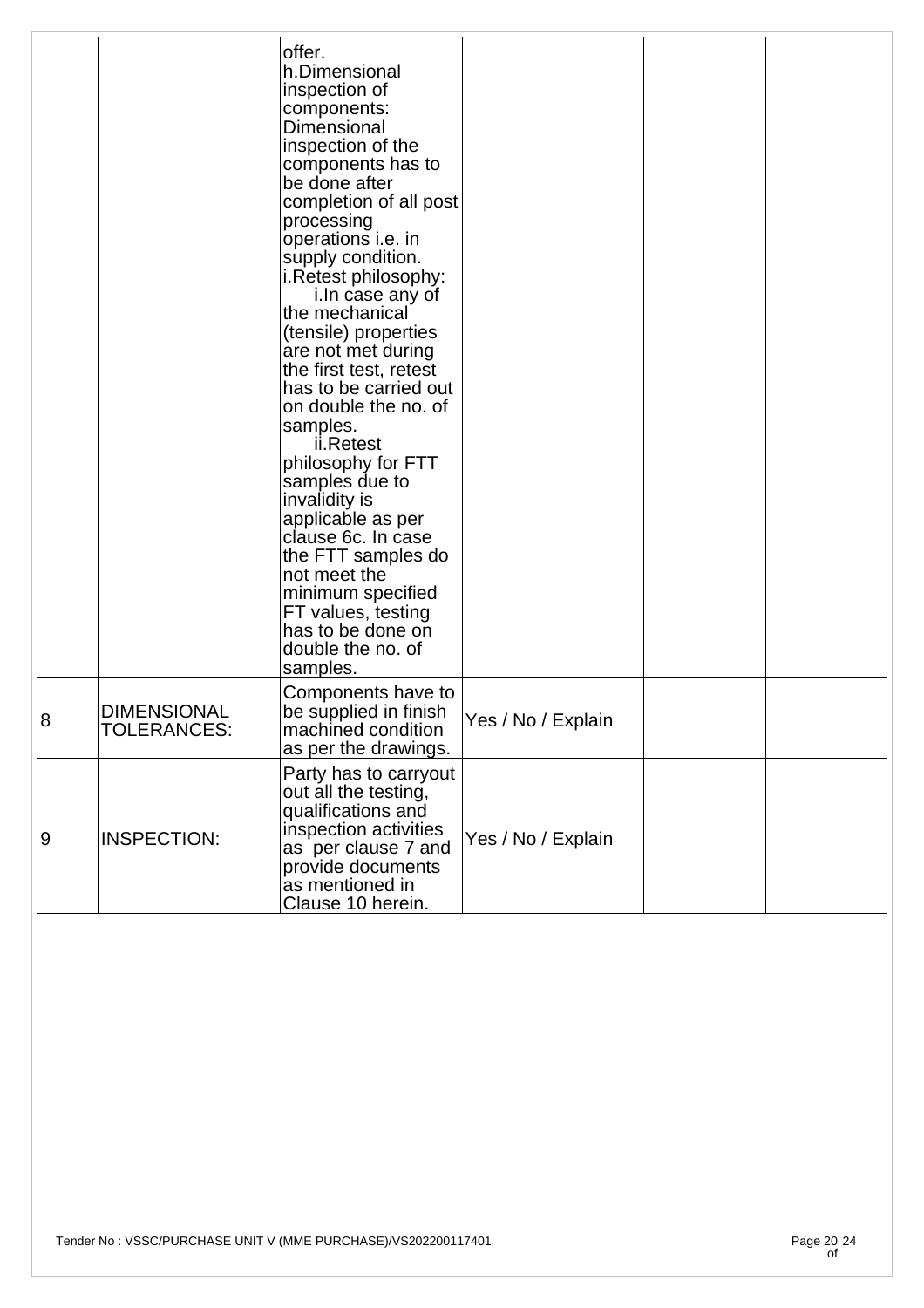| 10 | <b>DOCUMENTATION:</b> | The following details<br>have to be provided<br>along with the<br>components and the<br>test bars being<br>delivered.<br>a.Details of raw<br>materials used<br>including the<br>chemical<br>composition, batch/<br>lot number.<br>b.Details of the<br>machine used for 3D<br>printing including the<br>3D printing<br>parameters<br>c.Product stage<br>chemical analysis (of<br>test coupons, test<br>bars and<br>components)<br>including gas<br>content.<br>d.Heat treatment/<br>Post processing<br>details of the<br>components and test $ _{\text{Yes}}$ / No / Explain<br>bars/coupons<br>e.Mechanical<br>Property evaluation<br>report.<br>f.Microstructure<br>report of<br>components,<br>representative of test<br>coupons and test<br>bars.<br>g.Radiography<br>inspection report.<br>h.Dimensional<br>inspection report of<br>components |  |  |
|----|-----------------------|----------------------------------------------------------------------------------------------------------------------------------------------------------------------------------------------------------------------------------------------------------------------------------------------------------------------------------------------------------------------------------------------------------------------------------------------------------------------------------------------------------------------------------------------------------------------------------------------------------------------------------------------------------------------------------------------------------------------------------------------------------------------------------------------------------------------------------------------------|--|--|
|    |                       | including all the<br>dimensions<br>mentioned in the<br>drawing.<br>i.Certificate that test<br>coupons/ test bars<br>and components<br>have been 3D<br>printed with same<br>build parameters and<br>same annealing<br>cycle has been<br>followed.                                                                                                                                                                                                                                                                                                                                                                                                                                                                                                                                                                                                   |  |  |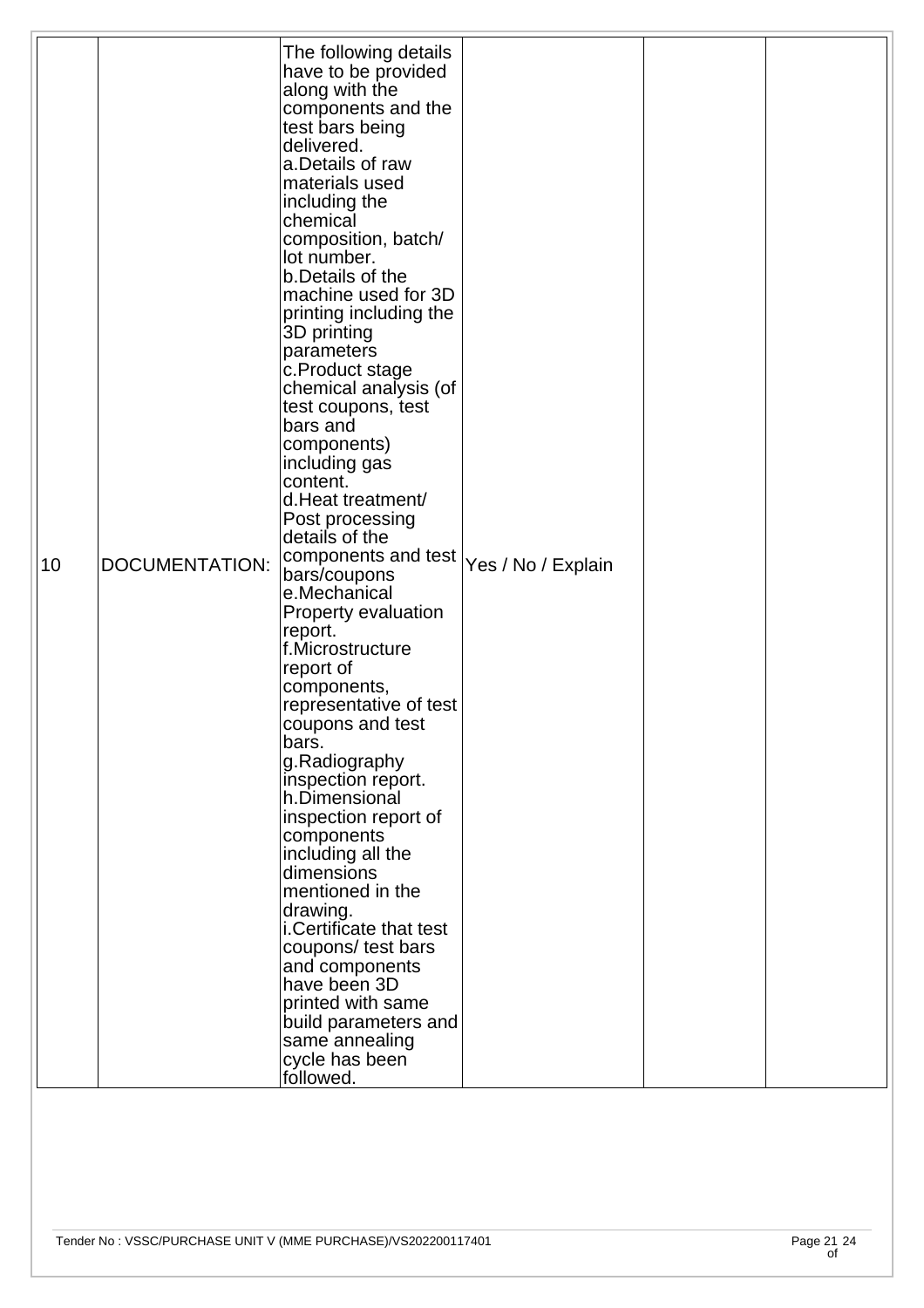| 11 | <b>DELIVERY:</b>                       | a. Delivery of the first<br>component and test<br>coupons, tested<br>samples has to be<br>completed within 60<br>days of P.O<br>placement/ approval<br>of QAP whichever is<br>later.<br>b. Delivery of 2nd<br>component along<br>with test coupons<br>has to be completed<br>within 45 days of<br>production<br>clearance. | Yes / No / Explain |  |
|----|----------------------------------------|----------------------------------------------------------------------------------------------------------------------------------------------------------------------------------------------------------------------------------------------------------------------------------------------------------------------------|--------------------|--|
| 12 | <b>TECHNICAL</b><br><b>COMPLIANCE:</b> | Party has to give a<br>Technical<br>Compliance<br>statement against all<br>the Technical terms<br>and conditions<br>specified herein<br>without which their<br>offer can be rejected.                                                                                                                                      | Yes / No / Explain |  |
| 13 | PROVISION OF 3D<br><b>MODEL</b>        | 3D model of the<br>component will be<br>provided by the party<br>based on the<br>confidence that the<br>party would be able<br>to 3D print the<br>component                                                                                                                                                                | Yes / No / Explain |  |

**[Document : Drawings](https://eproc.isro.gov.in/common/viewDocument?id=ff8080817f346c70017f354079c306c1&indentId=VS2022001174)**

#### **[Document : Drawings](https://eproc.isro.gov.in/common/viewDocument?id=ff8080817f346c70017f35407a0e06c2&indentId=VS2022001174)**

#### **Common Specifications (Applicable for all items)**

| SI No | Specification | <i><b>Nalue</b></i> | Compliance             | <b>Offered Specification</b> | Remark |
|-------|---------------|---------------------|------------------------|------------------------------|--------|
|       | <b>AMS</b>    | 4999A               | 'Yes / No /<br>Explain |                              |        |

#### **Supporting Documents required from Vendor**

## **1. Technical and commercial compliance to terms and conditions**

5 additional documents can be uploaded by the vendor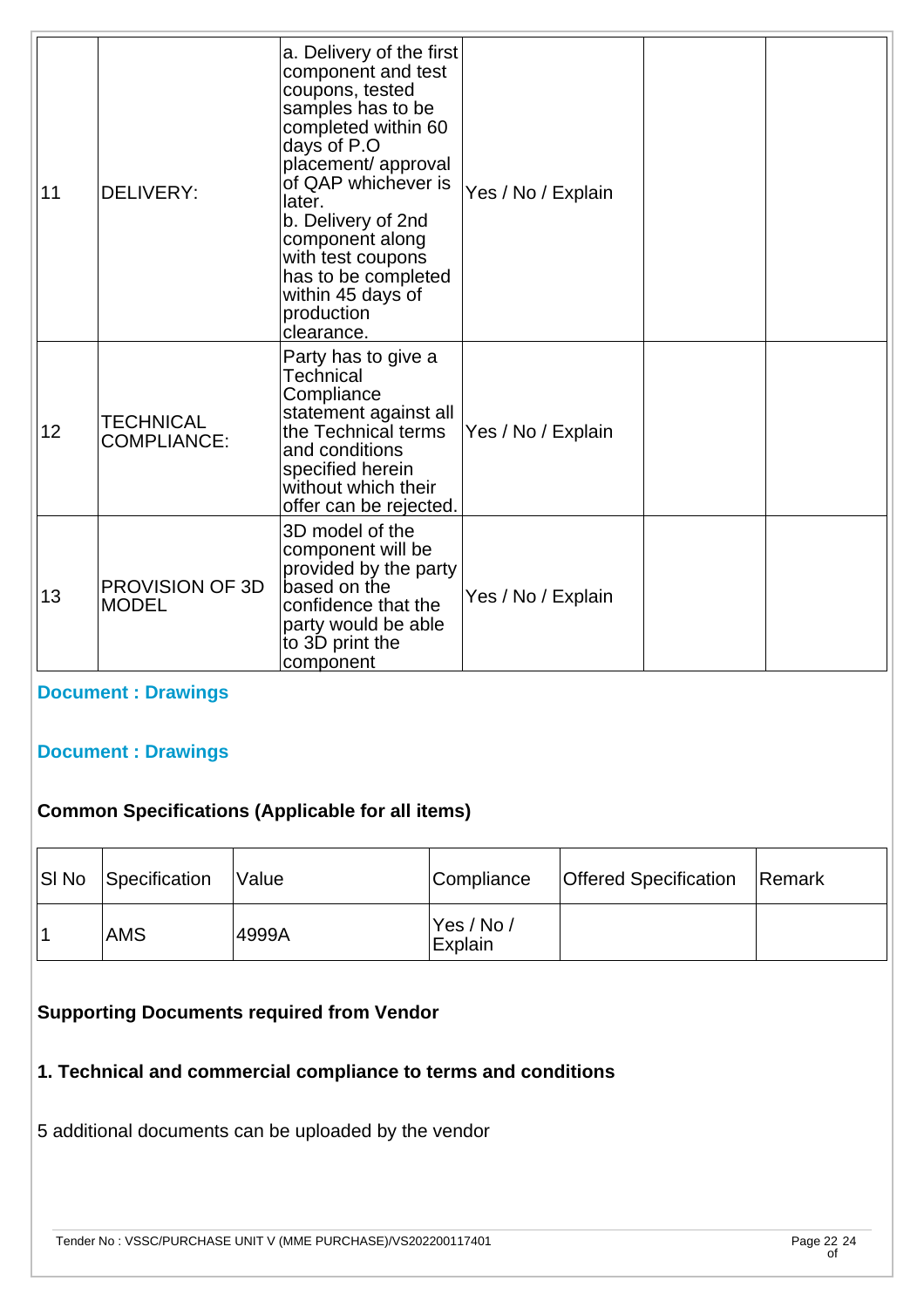### **C.2 Commercial Terms / Bid**

| SI. No.        | Description                                                                                                                                                                                                                                                                                                                                                                                                                                                                         | <b>Compliance</b>  | <b>Vendor Terms</b> |
|----------------|-------------------------------------------------------------------------------------------------------------------------------------------------------------------------------------------------------------------------------------------------------------------------------------------------------------------------------------------------------------------------------------------------------------------------------------------------------------------------------------|--------------------|---------------------|
| 1              | 3D Printed, Heat treated, machined<br>as per drawing and Radiographically Yes / No / Explain<br>inspected condition                                                                                                                                                                                                                                                                                                                                                                 |                    |                     |
| $\overline{2}$ | Delivery Terms: FOR, VSSC                                                                                                                                                                                                                                                                                                                                                                                                                                                           | Yes / No / Explain |                     |
| 3              | Delivery Period: a). Delivery of the<br>first component and test coupons,<br>tested samples has to be completed<br>within 60 days of P.O placement/<br>approval of QAP whichever is later.<br>b). Delivery of 2nd component along<br>with test coupons has to be<br>completed within 45 days of<br>production clearance.                                                                                                                                                            | Yes / No / Explain |                     |
| 4              | Payment Term: Our standard<br>payment term is 100 per cent within<br>30 days of receipt and acceptance<br>of Stores at our site for indigenous<br>orders and Sight Draft or Wire<br>Transfer or Irrevocable LC (without<br>confirmation) for foreign orders. The<br>Bank charges shall be to respective<br>Accounts.                                                                                                                                                                | Yes / No / Explain |                     |
| 5              | Taxes and other costs, if<br>any.[Note:VSSC is a Public Funded<br>Research Institution under the<br>administrative control of Department<br>of Space and is eligible for partial<br>exemption of IGST@5% vide Notfn<br>No.45/2017,47/2017 dt 14.11.2017<br>respectively. Necessary IGST<br>EXEMPTION CERTIFICATE shall<br>be issued.]                                                                                                                                               | Yes / No / Explain |                     |
| 6              | Customs Duty: We are partially<br>exempted from payment of Customs<br>Duty vide Notification No.50/2017<br>SI. No. 539A CUSTOMS DTD.<br>30.06.2017                                                                                                                                                                                                                                                                                                                                  | Yes / No / Explain |                     |
| $\overline{7}$ | Security Deposit (Applicable if Offer<br>Value is Rs. 5 Lakhs or above.<br><b>MSME/NSIC Units are NOT</b><br><b>EXEMPTED from the payment of</b><br>SD. Bank Guarantee @ 3% of Order<br>Value valid till 60 days from the date<br>of supply to be submitted.<br>Mandatory compliance required.<br><b>Only Government</b><br>Bodies/PSUs/PSEs can submit<br>Indenity Bond in lieu of BG. In the<br>event of non-performance of<br>contractual obligations, SD will be<br>forfeited). | Yes / No / Explain |                     |